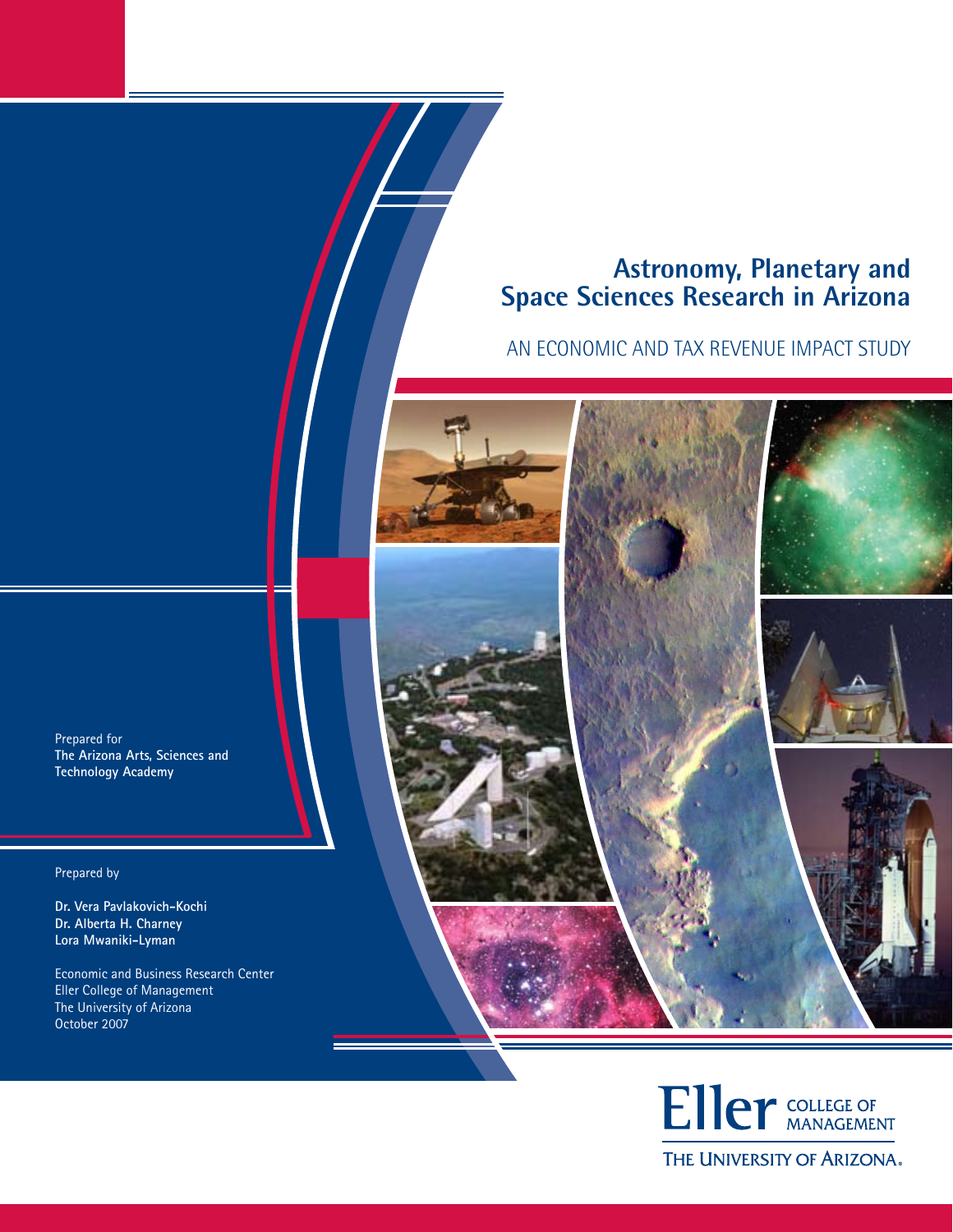### **CONTENTS**

| Acknowledgements                                                                                                                                                                      |  |  | .iii                          |
|---------------------------------------------------------------------------------------------------------------------------------------------------------------------------------------|--|--|-------------------------------|
| Executive Summary.                                                                                                                                                                    |  |  | $\overline{1}$                |
| Introduction.<br>Astronomy, planetary and space sciences research in Arizona<br>Purpose and objectives of this study<br>Study design                                                  |  |  | 5<br>5<br>6<br>7              |
| Participating organizations<br>Observatories and related research organizations<br>University departments and research centers<br>Characteristics of participating organizations      |  |  | 7<br>7<br>8<br>8              |
| Framework for Analysis.<br>Assessing the impacts of APSS organizations<br>Types of economic impacts<br>Concept of multiplier<br>Application of input-output mode<br>Tax revenue model |  |  | 9<br>9<br>9<br>11<br>12<br>12 |
| Data<br>Expenditures by category<br>Employee expenditures<br>Number of visitors and dollars spent                                                                                     |  |  | 13<br>13<br>14<br>14          |
| Economic impact of APSS organizations in FY 2006.<br>Direct expenditures<br>Direct jobs<br>Indirect impacts<br>Induced impacts                                                        |  |  | 15<br>15<br>15<br>15<br>17    |
| Tax revenue impacts in FY 2006<br>Direct tax revenue impact<br>Induced tax revenue impact<br>Total tax revenue impact                                                                 |  |  | 18<br>18<br>19<br>19          |
| $\sim 10^{-10}$ km $^{-1}$<br>Total monetary impact in FY 2006<br>Linkages with industry<br>Employment impact by sector<br>APSS multipliers for FY 2006                               |  |  | 20<br>20<br>21<br>22<br>22    |
| Conclusions and limitations of the study.                                                                                                                                             |  |  | 23                            |
| Bibliography $\ldots$ $\ldots$ $\ldots$ $\ldots$                                                                                                                                      |  |  | 25                            |

**The University of Arizona** Dr. Robert N. Shelton, President

**Eller College of Management** Dr. Paul R. Portney, Dean Dr. Stanley Reynolds, Vice Dean

**Economic and Business Research Center** Marshall J. Vest, Director

**The University of Arizona Eller College of Management Economic and Business Research Center McClelland Hall 103 PO Box 210108 Tucson, Arizona 85721-0108 (520) 621-2155 http://ebr.eller.arizona.edu**

All contents © 2007 Arizona Board of Regents. All rights reserved. The UA is an EEO/AA - M/W/D/V Employer. Design: AHSC Biomedical Communications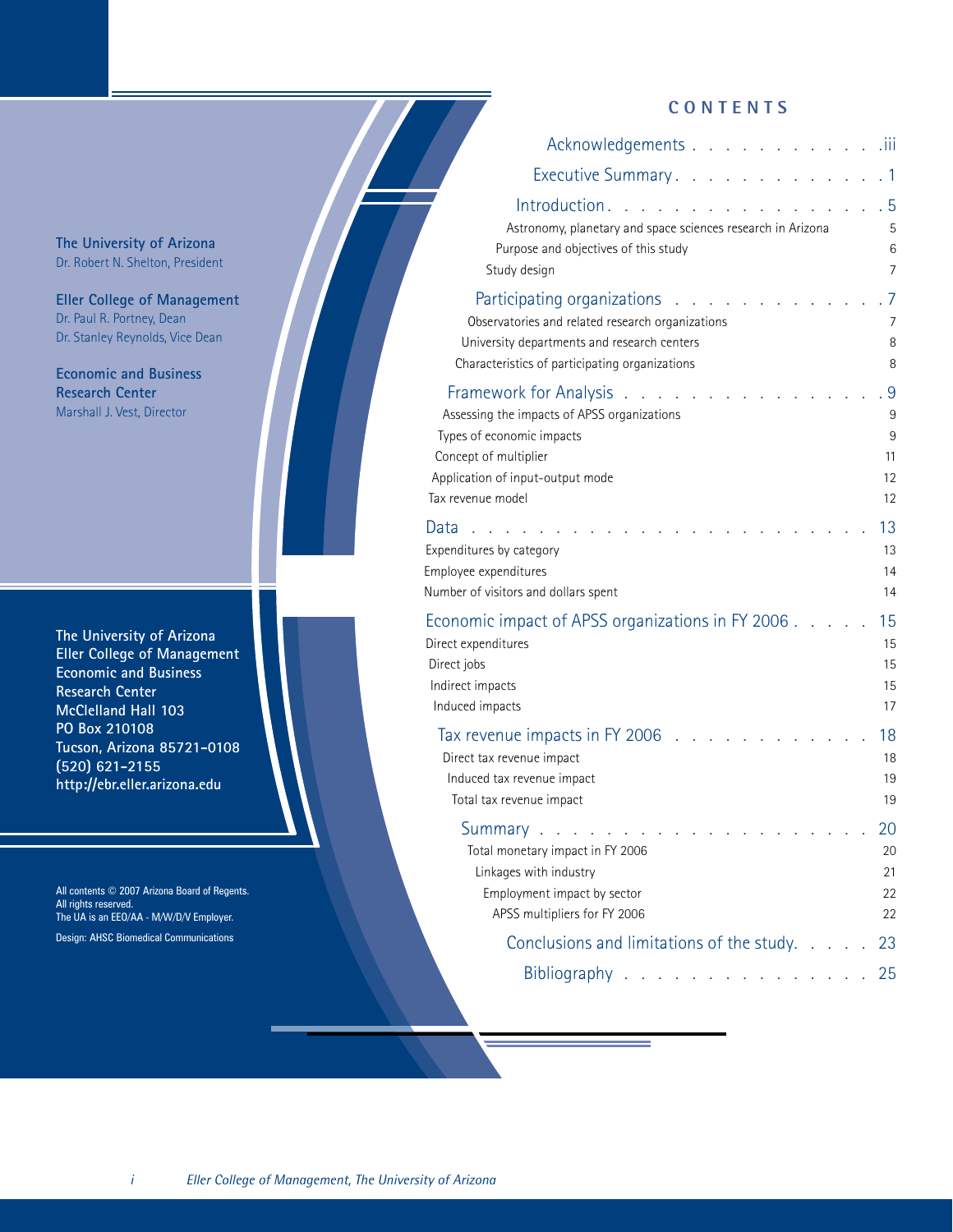# **L I S T O F T A B LES**

| Table 1. Participating Organizations<br>by Type $\ldots$ $\ldots$ $\ldots$ $\ldots$ $\ldots$ . 8 |
|--------------------------------------------------------------------------------------------------|
| Table 2. APSS Organizations and Related<br>Expenditures, FY 2006 (\$) 15                         |
| Table 3. Direct Impacts of APSS Organizations,<br>FY 2006 16                                     |
| Table 4. Indirect Impacts of APSS Organizations,<br>FY 2006 16                                   |
| Table 5. Induced Impacts of APSS Organizations,<br>FY 2006 17                                    |
| Table 6. Direct Tax Revenue Impact of<br>Astronomy-Related Expenditures, FY 2006 (\$) 18         |
| Table 7. Induced Tax Revenue Impact of<br>Astronomy-Related Expenditures, FY 2006 (\$) 19        |
| Table 8. Total Tax Revenue Impact of Astronomy-Related<br>Expenditures, FY 2006 $(\$)$ . 20      |
| Table 9. Total Economic Impacts (Direct, Indirect and<br>Induced), FY 2006 20                    |

# **L I S T O F F IGU RES**

| Figure 1. Location of Major Observatories and<br>Astronomy-Related Institutions in Arizona 6         |
|------------------------------------------------------------------------------------------------------|
| Figure 2. Economic Impact Flow Chart 10                                                              |
| Figure 3. Linkages with Industry 21                                                                  |
| Figure 4. Employment Impact by Industry<br>(excluding direct employment in APSS<br>organizations) 22 |

Ŀ,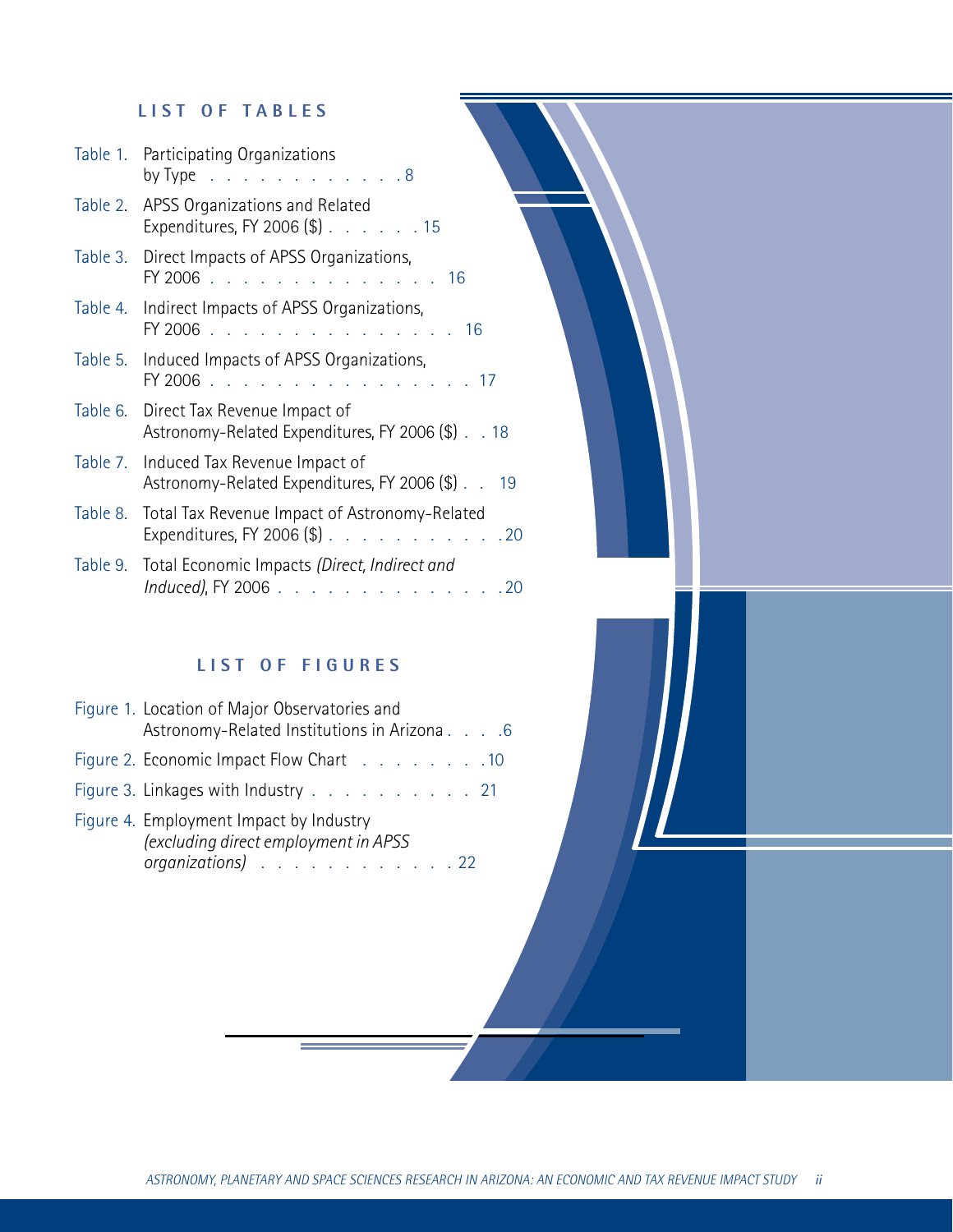# **ACKNOWLEDGEMENTS**

I his study would not have been possible without the assistance of many individuals. Foremost, our thanks go to the heads of observatories, heads of university departments and directors of research centers for participating in the survey:

- Arizona State University's School of Earth and Space Exploration;
- Fred Lawrence Whipple Observatory;
- Large Binocular Telescope Observatory;
- Lowell Observatory;
- MDM Observatory;
- Multiple Mirror Telescope Observatory;
- National Optical Astronomy Observatory;
- National Solar Observatory;
- Northern Arizona University's Department of Physics and Astronomy;
- Planetary Science Institute;
- Steward Observatory:
- Southern Association for Research in Astronomy (SARA);
- The University of Arizona: Department of Astronomy, Department of Planetary Sciences, Lunar and Planetary Laboratory, Arizona Remote Sensing Center, Optical Sciences Center, and Flandrau Science Center;
- U.S. Geological Survey's (USGS's) Astrogeology Research Program;
- U.S. Naval Observatory;
- Vatican Observatory, and
- WIYN Observatory.

Specifically, we thank the individuals in the participating organizations who actually collected financial data and provided additional information required for this study: Jodie Kwong, Robin

Melena, Steven Magee, Douglas Isbell, Mark Giampapa, Terry D. Oswalt, Mark Buglewitz, Jeff Pier, Christopher Corbally, Leslie Feldman, George Jacoby, Bruce Barett, Mark Sykes, Lisa Gaddis, Stuart Marsh, Tony Major, Lynn Lane, Gary Esham, Camellia Sciba, Daniel Matlaga and Jamie Householder. We also thank the following individuals in the Arizona universities' financial and procurement offices for compiling detailed expenditure data associated with the participating research centers to enable assessment of purchases from

Arizona sources: Johanna Valdez, Gail Hanson, Robert Norton, Cheryl Conover and John Riley.

Valorie Rice in the Economic and Business Research Center helped with the literature search and statistical data, while Juliet King assisted in the early phase of the project.

We thank the following sponsors for supporting this project:

- The Arizona Department of Commerce
- John and Ginger Giovale (Lowell Observatory)
- The Large Binocular Telescope Observatory
- Northern Arizona University
- The National Optical Astronomy Observatory
- William and Kathryn Putnam (Lowell Observatory)
- Research Corporation
- The University of Arizona
- The Vatican Observatory

Last, but not least, we thank Patrick J. Burkhart and Robert Millis representing The Arizona Arts, Sciences and Technology Academy for the opportunity to work on this study and for their continuing support throughout the project.

 *– The authors*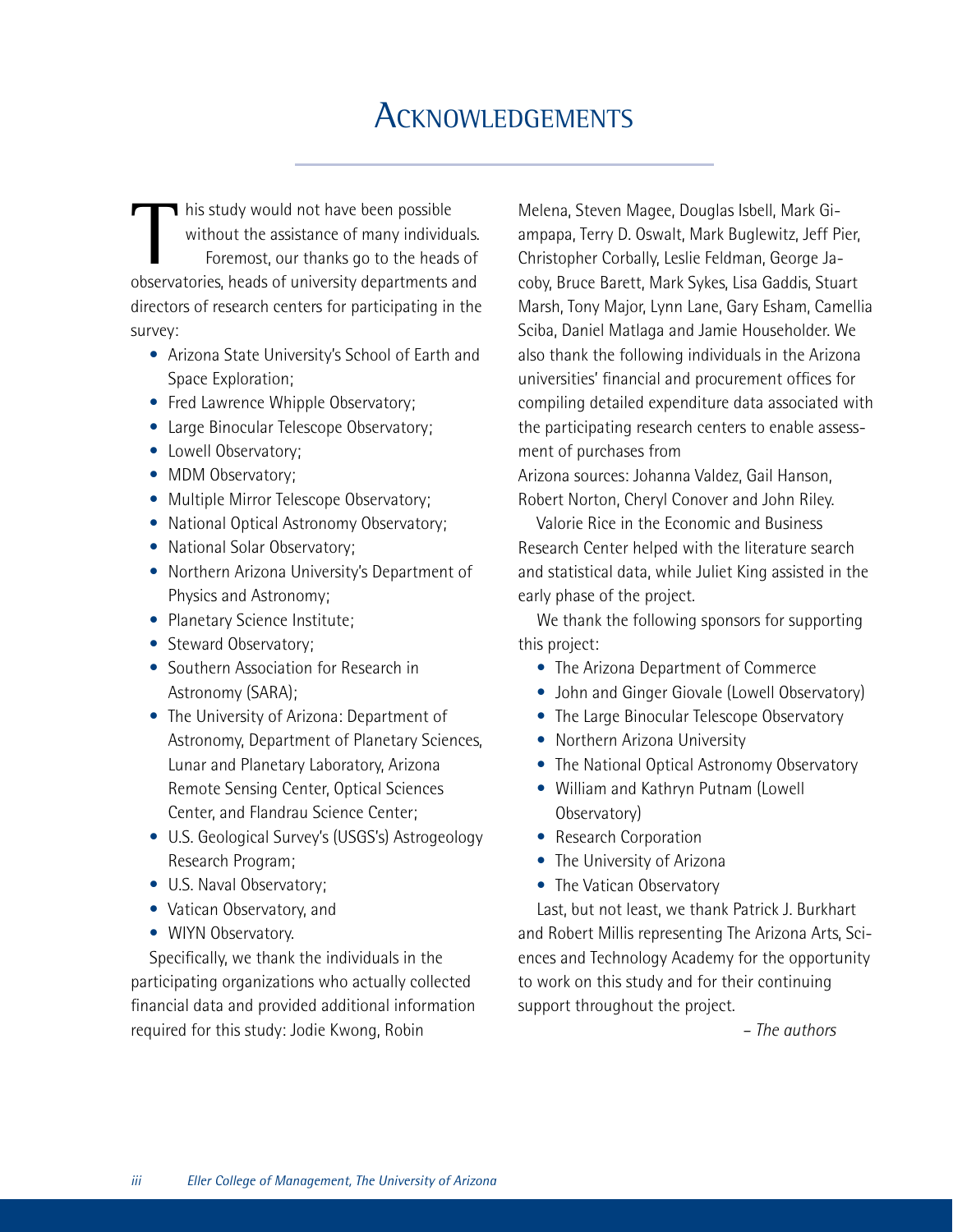# ASTRONOMY, PLANETARY AND SPACE SCIENCES RESEARCH IN ARIZONA: AN ECONOMIC AND TAX REVENUE IMPACT STUDY

#### **E X E C U T I V E SUMM A R Y**

**s**

#### **What is the main purpose of this study?**

The purpose of the study is to provide quantitative measures of the importance of astronomy, planetary and space sciences research in Arizona's economy. The study provides measures of economic activity and associated impacts such as the number of jobs, wages and salaries, output and tax revenues.

# **How is the area of "Astronomy, Planetary and Space Sciences Research" defined for this study?**

The scope of the study is limited to economic impacts associated with astronomy, planetary and space sciences research at Arizona's three universities, astronomical observatories and related research organizations, such as federal laboratories. Although a considerable number of companies in Arizona are involved in astronomy, planetary and space sciences related research, these have not been included in this study. *(For the defined area within the scope of the study, the abbreviation APSS will be used.)*

### **How is the economic "impact" defined in this study?**

We define "impact" in its strict sense, which implies that a given economic activity generates jobs and wages and salaries. This impact occurs when money is brought into a region's economy either through exports of goods and services to markets

outside the region, or when visitors from elsewhere purchase the region's goods and services while staying in the region.

# **How does astronomy, planetary and space sciences research generate new jobs, wages and salaries, and output in the Arizona economy?**

Astronomy, planetary and space sciences research activity has been funded mostly by federal institutions, such as the National Aeronautics and Space Administration (NASA) and the National Science Foundation (NSF). By definition, these funds are injected into Arizona's economy and, thus, are capable of creating jobs, wages and salaries, and output. Direct impact occurs when observatories, related research organizations, and university departments and research centers hire professionals, faculty, staff and students and thus contribute to the overall employment in Arizona. Additional jobs in Arizona are generated through local purchases of equipment, office supplies, utilities and various professional and business services necessary for daily operations of these organizations. Furthermore, a significant number of jobs are created through spending by out-ofstate visitors attracted to observatories and universities. The personal consumption by those employed in observatories, related research organizations, and university departments and research centers, as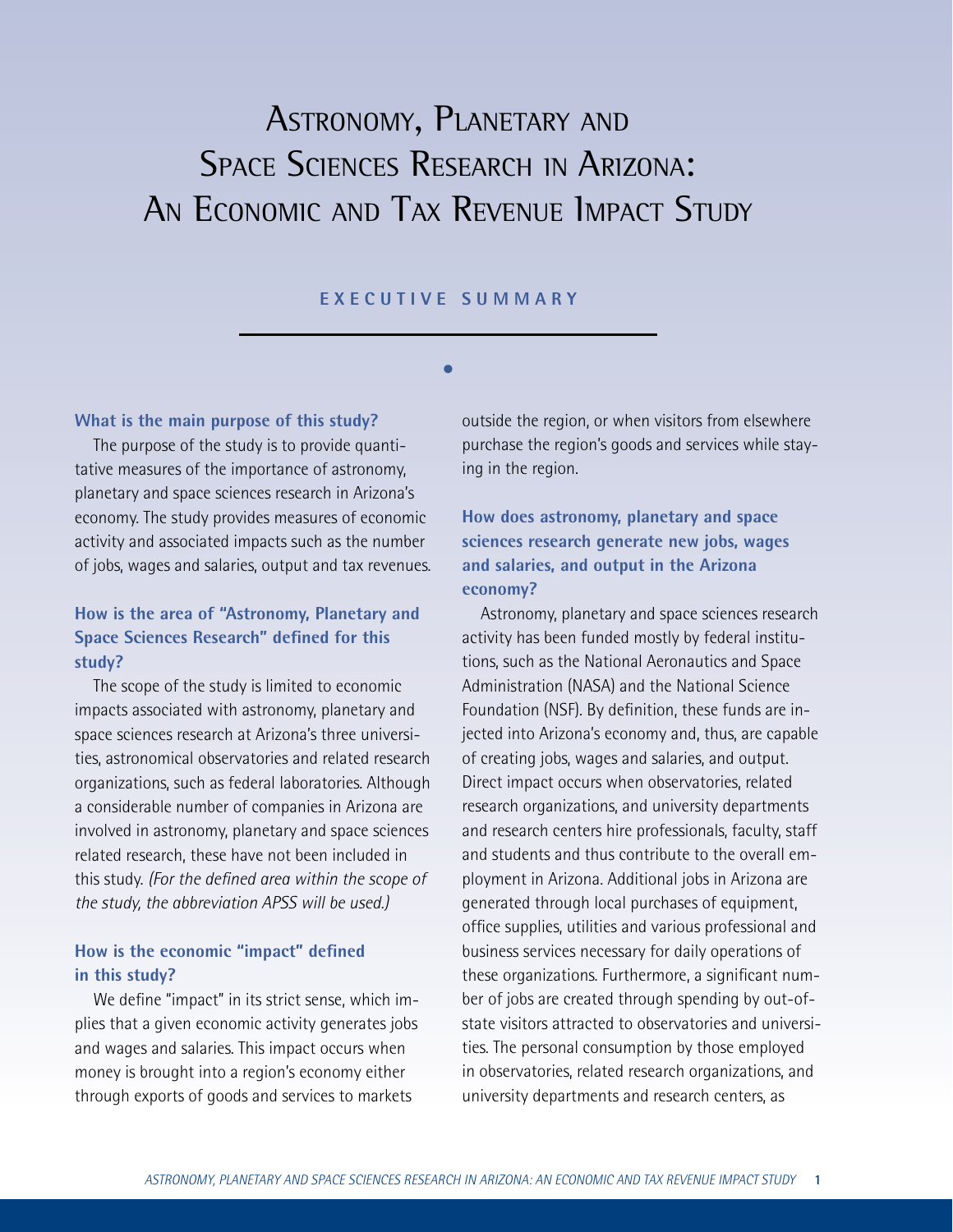well as by those employed in businesses that supply goods and services to these organizations and to their visitors, generates additional jobs.

# **How does astronomy, planetary and space sciences research generate tax revenues in Arizona?**

Revenue impacts are generated when visitors, university departments/research centers, observatories and other entities make purchases and pay taxes to state and local governments (referred to as direct revenues). In addition, the employees whose jobs are generated by astronomy, planetary and space sciences research activity pay taxes to state and local governments in Arizona (referred to as induced revenues). Direct revenues include sales taxes paid to cities and the state; the state, in turn, shares some of the state revenues with cities and counties. Induced revenues to the state are derived from state sales and personal income taxes. Induced revenues to counties are collected from state-shared sales taxes, state-shared fuel/highway taxes and property taxes. Induced revenues to cities include proceeds from state-shared sales taxes, state-shared fuel/ highway taxes and local sales taxes. Tax revenue also comes from expenditures by visitors attracted to the APSS activity, as visitors' purchases are subject to sales taxes, hotel taxes, taxes on restaurant meals and such.

## **What are the main sources of economic impacts identified in this study?**

Astronomy, planetary and space sciences research in Arizona generates economic impacts through three main sources. These include (a) spending by employees in observatories, related research organizations, and university departments and research centers; (b) operations-related purchase of goods and services from Arizona businesses, and (c) spending by visitors such as visiting scholars, conference attendees, and general public attracted to observatories, planetariums and specialty museums.

# **How were data obtained on Arizona-based expenditures?**

Because expenditure data are not readily available, a combination of methods was applied. Financial data from observatories and related research organizations were collected through a survey instrument designed to capture detailed data on those institutions' operations-related and capital-investment-related expenditures in Arizona. Data also included payroll, benefits and number of employees. For university departments and research centers, financial data on expenditures made in Arizona were obtained from respective central financial and procurement offices. University departments and research centers also received and responded to a survey instrument with additional questions.

#### **Who participated in the study?**

A total of 22 organizations responded to the survey. Thus, eleven observatories, three related research organizations, and eight university departments/centers/labs are included in the economic impact analysis. *(List of participant organizations appears in the Acknowledgements at the beginning of this report.)*

# **How much did Arizona's observatories and related research organizations spend in fiscal year (FY), ending June 30, 2006, and how much of that was spent in Arizona?**

Arizona's eleven observatories and three related research organizations spent a total of \$135.4 million on operations, including payroll with benefits. An additional \$28.4 million was spent on capital investment/construction-related items. Thus, in FY 2006, total expenditures amounted to \$163.8 million. Of that amount, \$69.3 million was spent in Arizona.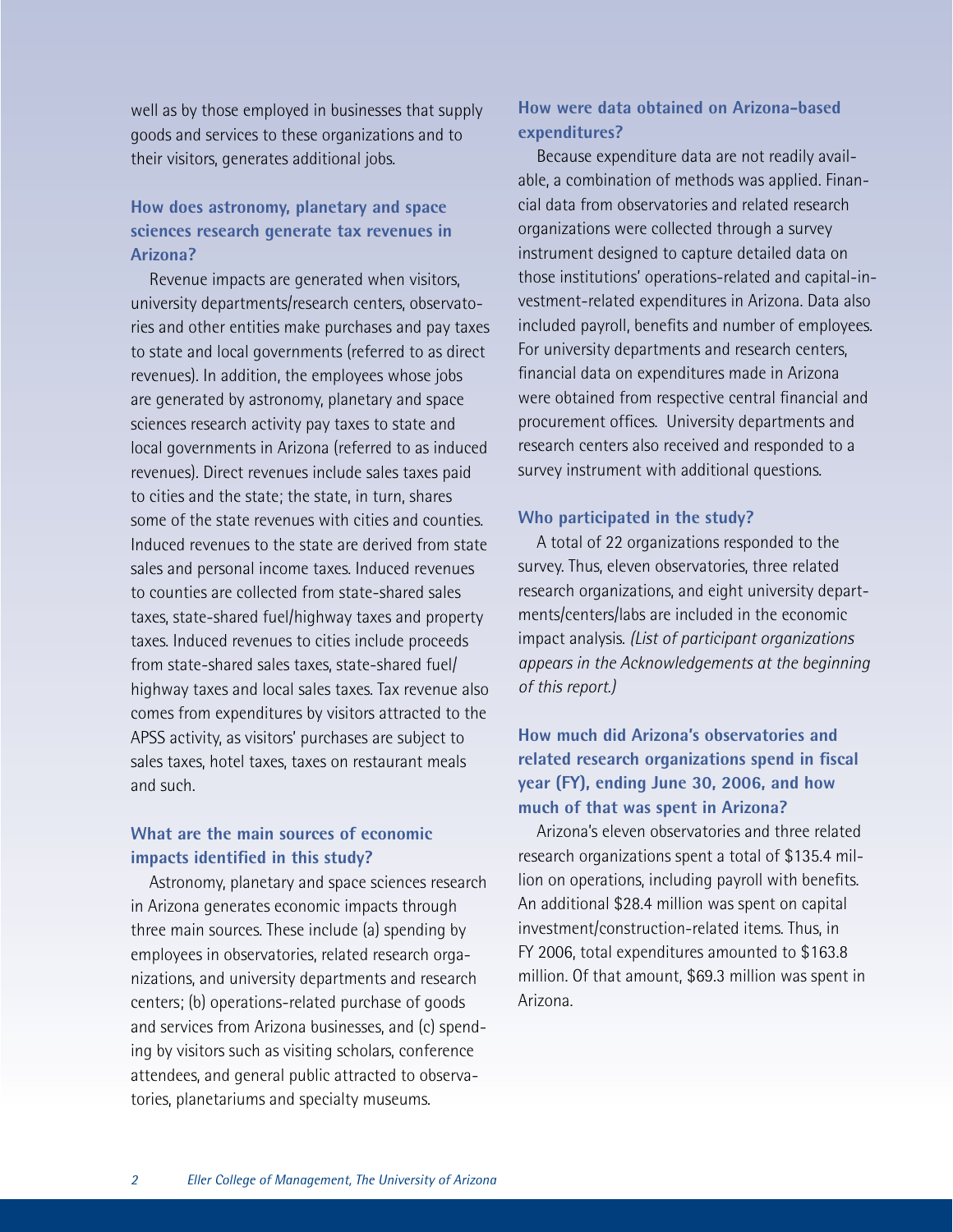# **How much did Arizona's university departments and research centers spend in Arizona during FY 2006?**

Astronomy, planetary and space related departments and centers at the three universities spent a total of \$60.5 million (including payroll and benefits). Of that amount, \$33.9 million was spent in Arizona.

## **How many direct jobs and wages and salaries are related to astronomy, planetary and space sciences research in Arizona?**

The participating APSS organizations — including observatories, university departments and related research centers — employed a total of 1,830 persons (including an estimated 168 jobs associated with overhead expenses), of which 320 were students. The total APSS payroll was \$84 million.

## **What is the impact of APSS employee spending in Arizona's economy?**

Not all the wages and salaries paid in Arizona are available for spending in Arizona: payroll includes federal tax and non-tax payments such as contributions to Social Security and Medicare, all of which represent a leakage from the region. The amount of APSS payroll (excluding tax and non-tax payments) that was actually spent in Arizona was estimated at \$64.8 million in FY 2006. This spending generated 720 jobs and \$26.3 million in additional wages and salaries in Arizona.

# **How many jobs in Arizona do APSS organizations generate through purchases of operations-related goods and services?**

The total direct operations-related spending (excluding payroll) of the participating organizations was \$21.4 million. This spending generated 274 jobs and \$10.8 million in wages and salaries. In addition, the capital-investment-related expenditures of \$11.8 million in FY 2006 generated 137 jobs and \$5.9 million in wages and salaries.

**How many out-of state visitors were attracted to Arizona related to astronomy, planetary and space sciences research and how much did they spend?**

In total, APSS organizations received more than 200,000 visitors in FY 2006, out of which close to 7,000 were professional visitors and 194,000 were public visitors. Of the public visitors, 22 percent were from outside Arizona. For the purpose of this study, only the economic activities of the professional visitors and those public visitors from outside Arizona were assessed to determine the effects of new money injected into Arizona's economy. Due to a pronounced collaborative nature of this research involving other national and international institutions, professional visitors were treated as out-ofstate visitors.

# **How many jobs were generated through visitors' spending in Arizona?**

Visitors from out-of-Arizona spent \$16.1 million dollars, generating an economic impact of \$25.7 million dollars in total. The out-of-state visitors' spending generated 286 jobs and \$8.1 million in wages and salaries in Arizona in FY 2006.

### **What is the impact of locally spent benefits?**

Out of total benefits package, about \$5.2 million was spent locally on health services. This generated 81 jobs and \$3.5 million in wages and salaries.

# **What are the tax revenue impacts associated with Arizona's astronomy, planetary and space sciences research?**

Astronomy, planetary and space-related observatories, centers, departments and research centers generate almost \$11.9 million dollars in revenues to state and local governments. Approximately \$2.6 million is attributable to the operations of university departments and research centers, \$5.9 million to observatories and similar organizations, and \$2.1 million to visitors. Capital investment in 2006 generated approximately \$1.2 million in tax revenues.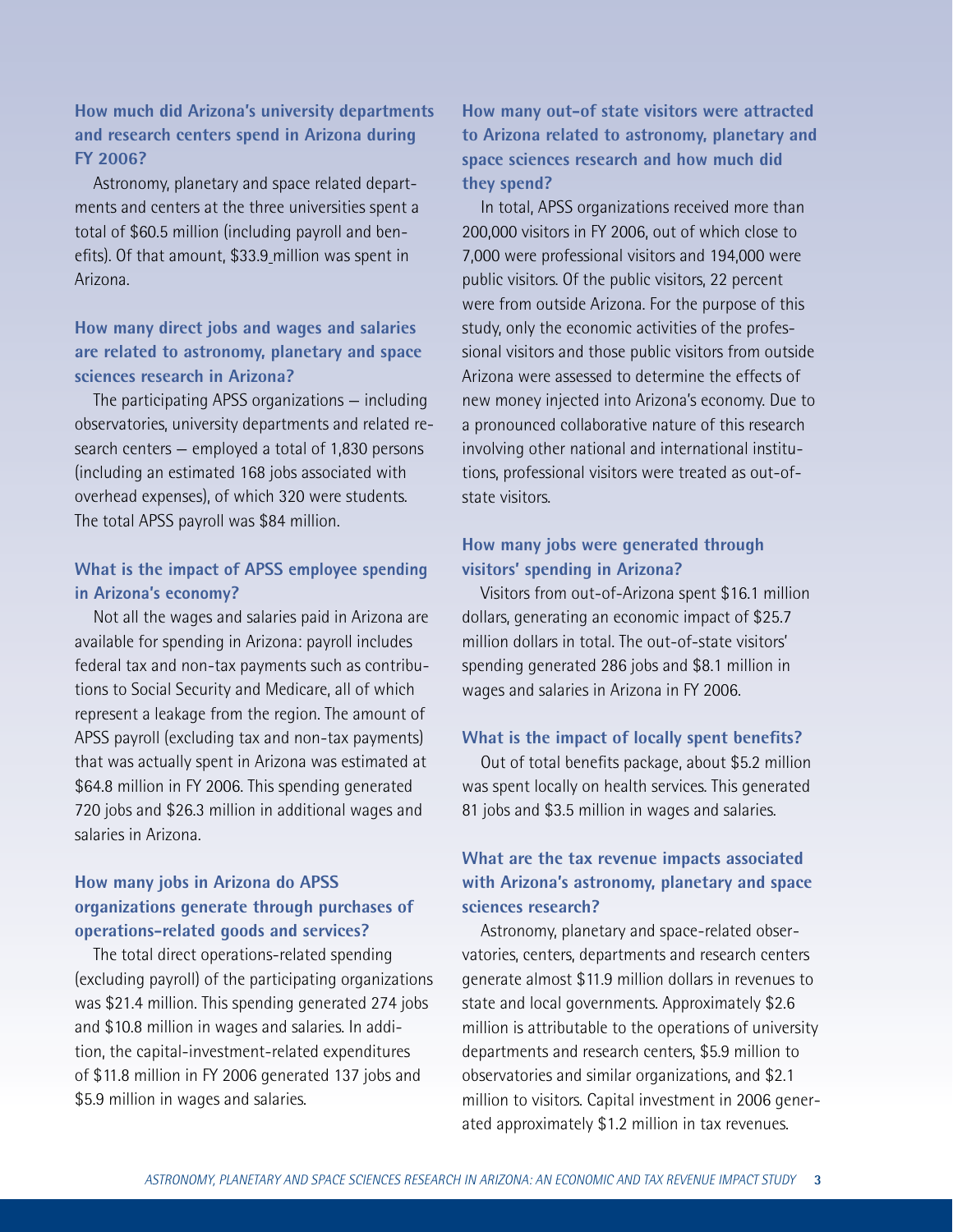# **How are tax revenue impacts distributed among state and local governments?**

The state of Arizona receives 57 percent of the revenues (\$6.8 million); Arizona counties receive 17 percent (\$2.0 million), and cities receive 26 percent (\$3.1 million).

# **What was the total monetary impact (output) of astronomy, planetary and space sciences research in Arizona's economy in FY 2006?**

The total dollar impact (sales or output) in Arizona that was attributed to Arizona's astronomy, planetary and space sciences research was estimated at \$252.8 million in FY 2006. This includes \$138.6

million in wages and salaries and \$11.9 million in tax revenues.

**What was the total employment impact of astronomy, planetary and space sciences research in Arizona's economy in FY 2006?**

The economic activity of astronomy, planetary and spaces sciences research generated over 3,300 jobs. Of those, more than 1800 were employed in observatories, university departments and centers carrying out astronomy, planetary and space sciences research (APSS organizations), while close to 1,500 jobs or 45 percent were spread throughout all sectors of the state's economy.

# **Summary: Economic and Tax Revenue Impacts of Astronomy, Planetary and Space Sciences Research in Arizona, FY 2006**

| Operations-related expenditures in Arizona                      | \$21.4          |
|-----------------------------------------------------------------|-----------------|
| Capital investment                                              | \$11.8          |
| Locally spent benefits                                          | \$5.2           |
| Out-of-state visitor spending                                   | \$16.1          |
| <b>Total direct expenditures</b>                                | \$54.5          |
| Earnings (dollars in millions)                                  |                 |
| Earnings in APSS organizations                                  | \$84.0          |
| Earnings outside APSS (including indirect and induced earnings) | \$54.6          |
| <b>Total earnings impact</b>                                    | \$138.6         |
| Tax revenues (dollars in millions)                              |                 |
| State revenues                                                  | \$6.8           |
| County revenues                                                 | \$2.0           |
| City revenues                                                   | \$3.1           |
| Total tax revenue impact                                        | \$11.9          |
| Additional value added                                          | \$47.8          |
| <b>Total monetary impact</b>                                    | \$252.8 million |
| Employment impact                                               |                 |
| Direct jobs in APSS organizations                               | 1,830           |
| Jobs outside APSS (including indirect and induced jobs)         | 1,498           |
| Total employment impact                                         | 3,328           |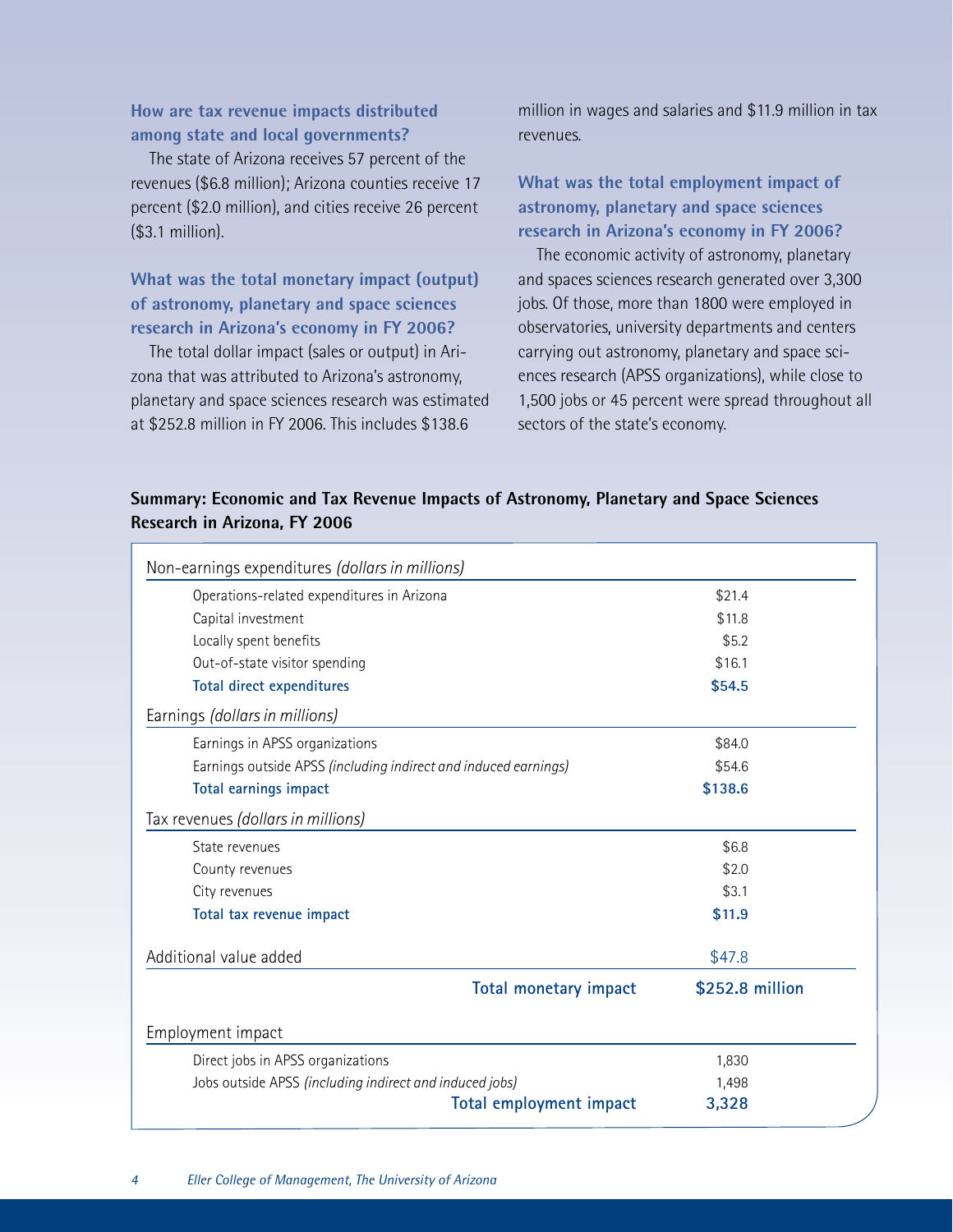# ASTRONOMY, PLANETARY AND SPACE SCIENCES RESEARCH IN ARIZONA: AN ECONOMIC AND TAX REVENUE IMPACT STUDY

#### **I NTRO D U C T I O N**

**s**

## **ASTRONOMY, PLANETARY AND SPACE SCIENCES RESEARCH IN ARIZONA**

Since the early beginnings of Lowell Observatory in Flagstaff in 1896, Arizona has become home to a number of world-renowned observatories, state-of-the-art telescopes, and leading university departments and centers carrying out research in astronomy, planetary and space sciences.

Today Arizona has close to 30 observatories, with the state's largest and world's most visited cluster of telescopes located on Kitt Peak (Sage 2003). Each of the three state universities has at least one major department of astronomy, planetary and/or space sciences, with the largest number of academic and research centers at The University of Arizona (Figure 1).

*"All three universities are engaged in very valuable basic science concerned with observations in our solar system and the emerging area of biochemistry to study materials on earth and other planets… The combination of astronomy and planetary sciences at UA and ASU makes the state a national leader in space science and engineering."*

 *– Battelle Report, 2003.* 

A combination of factors has contributed to the development of astronomy, planetary and space sciences research in Arizona. Mountain peaks, dryness and wide-open skies have been and still are important factors for the location of telescopes. Arizona also benefited from the stimulus for space exploration and the attendant increases in federal government funding for astronomical research since the mid-1950s, mainly through the National Aeronautics and Space Administration (NASA) (Schnee 1977). Also significant has been the quality of researchers, enabling them to attract both funding and talent.

More than 350 scientists with doctoral degrees and another 600 professional and technical personnel conduct research and educational activities in Arizona's observatories and academic units. In addition, between 350 and 400 students annually work on different research projects carried out in observatories and academic units.

The actual number of people involved in astronomy, planetary and space sciences research in Arizona is higher than the number of employees in observatories and academic organizations whose research/ educational activity is entirely or predominantly devoted to astronomy, planetary and space sciences; these employment numbers exclude collaborators from other disciplines and organizations in both the public and private sectors.

From 2002 to 2005, Arizona observatories and academic organizations carrying out astronomy,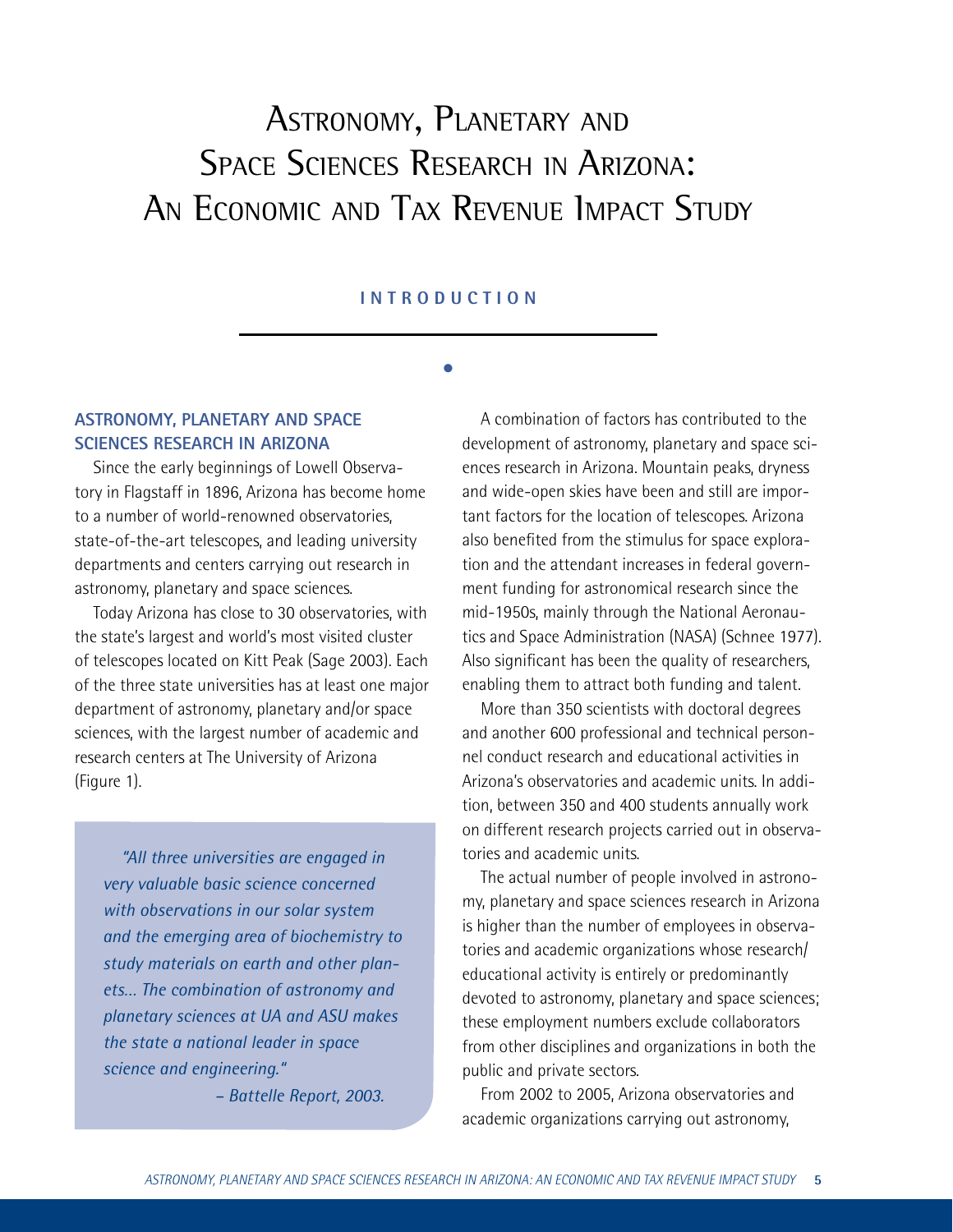planetary and space sciences research attracted more than \$600 million in grants and contracts.<sup>1</sup> The major funding organizations are NASA, NSF, and the U.S. Department of Defense. Needless to say, these grants are achieved in an increasingly competitive environment and, thus, in themselves attest to the quality and creativity of Arizona's scientific community.

The Battelle (2003) report identified space sciences as one of the six core competencies critical for Arizona's position in research innovation. It identified leading areas of research activity and

emphasized the importance of innovation in economic development of the state.

Building on the findings of Battelle's report, this study assesses astronomy, planetary and space sciences research as an economic activity and thus provides another perspective on the importance of such research in the state's economy.

### **PURPOSE AND OBJECTIVES OF THIS STUDY**

The study was initiated by The Arizona Arts, Science and Technology Academy (AASTA) and overseen by a Project Planning Committee comprised of



**in Arizona** 

**Figure 1. Location of Major Observatories and Astronomy-Related Institutions in Arizona**

University Dept./Center

L.

<sup>1</sup> Based on data provided by surveyed organizations.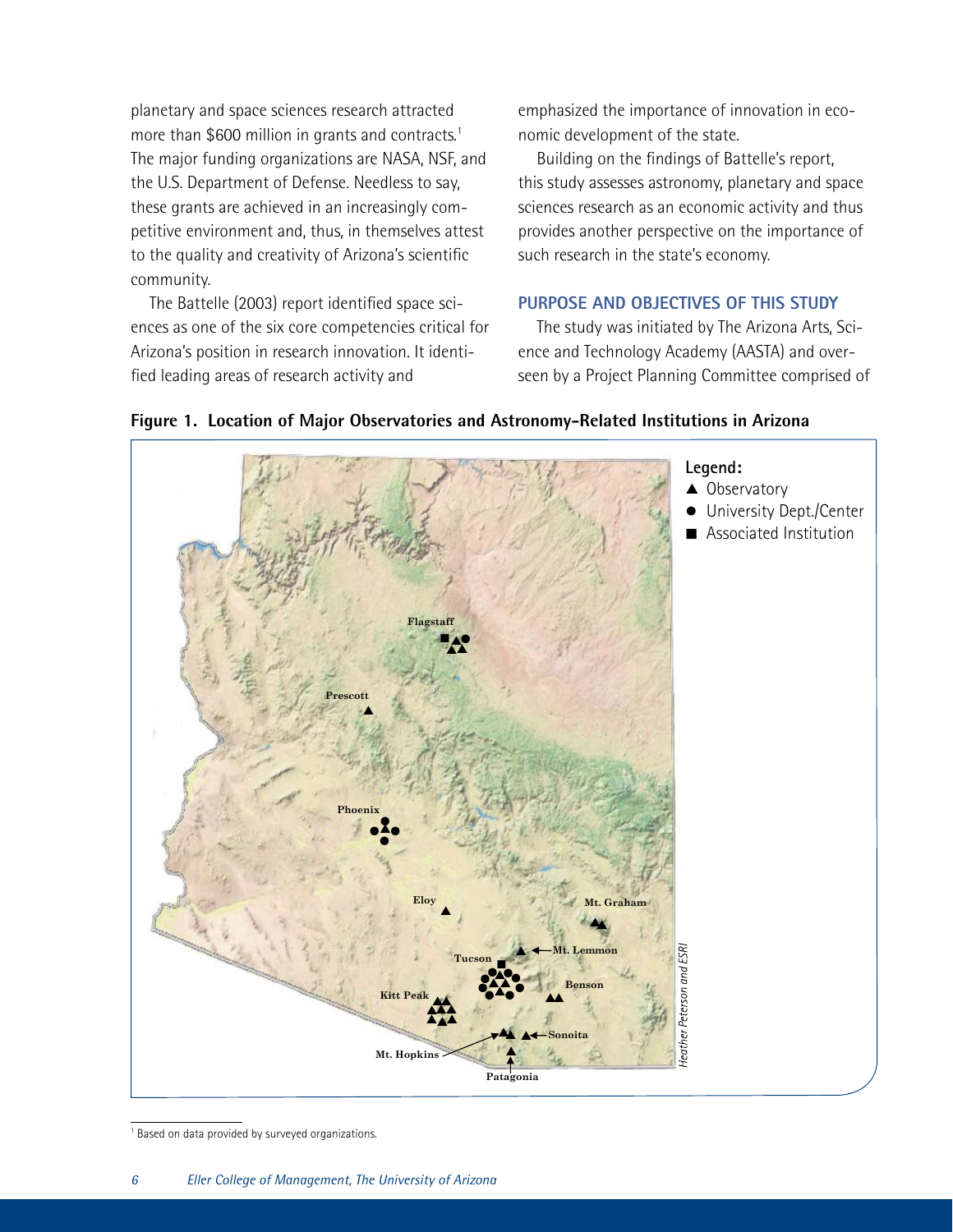representatives of astronomy, planetary and space sciences organizations with the aim of assessing the economic impacts of astronomy, planetary and space sciences research on Arizona.

This is the first study in Arizona that identifies the monetary and employment impacts of the state's largest observatories, university departments and other research activity directly involved with astronomy, planetary and space sciences research.

By assessing the economic impact, that is, the impact that these institutions' activities have on the flow and level of spending in Arizona's economy, the study provides common benchmarks in terms of jobs, wages and salaries, tax revenues and output (sales). These benchmarks allow the public and policy-makers to gain a better understanding of the importance of these activities in Arizona's economy beyond their contribution to education and scientific knowledge.

#### **STUDY DESIGN**

A major task was to collect and collate financial and other data from astronomy-related organizations in order to develop a set of baseline data depicting the economic activity of these organizations in Arizona.

The project involved the following stages:

- Identification of a comprehensive list of organizations (observatories; university departments, centers and programs; other institutions) involved in astronomy, planetary and space sciences research and related activities;
- Design of a survey instrument to collect financial and other relevant data from observatories and related organizations (a copy of the questionnaire is available upon request);
- Collection of expenditure data from Arizona universities' financial and procurement offices pertinent to departments, centers and programs involved in astronomy, planetary and space sciences research and related activities;
- Modification of the observatory survey instrument to collect additional relevant data from university departments, centers and programs involved in astronomy, planetary and space sciences research;
- Preparation of survey and other financial data for estimation of economic impacts;
- Estimation of job, wage and salary, and output impacts using an Arizona input-output model;
- Estimation of tax revenue impacts using an Arizona-specific tax revenue model;
- Preparation of a summary report.

# **P ART I C I PAT I N G O R G A N I Z A T I ONS**

**s**

## **OBSERVATORIES AND RELATED RESEARCH ORGANIZATIONS**

An initial list of 21 organizations including observatories and other organizations carrying out astronomy, planetary and/or space sciences research in Arizona was compiled with assistance from AASTA. Cover letters explaining the purpose of the study and questionnaires requesting detailed expenditure

data in addition to general information were sent to all.

Of the targeted organizations, 14 responded to the survey and provided the requested information: Fred Lawrence Whipple Observatory, Large Binocular Telescope Observatory (LBTO), Lowell Observatory, MDM Observatory,2 Multiple Mirror Telescope

<sup>2</sup> Consortium of University of Michigan, Dartmouth College, the Ohio State University, Columbia University and Ohio University.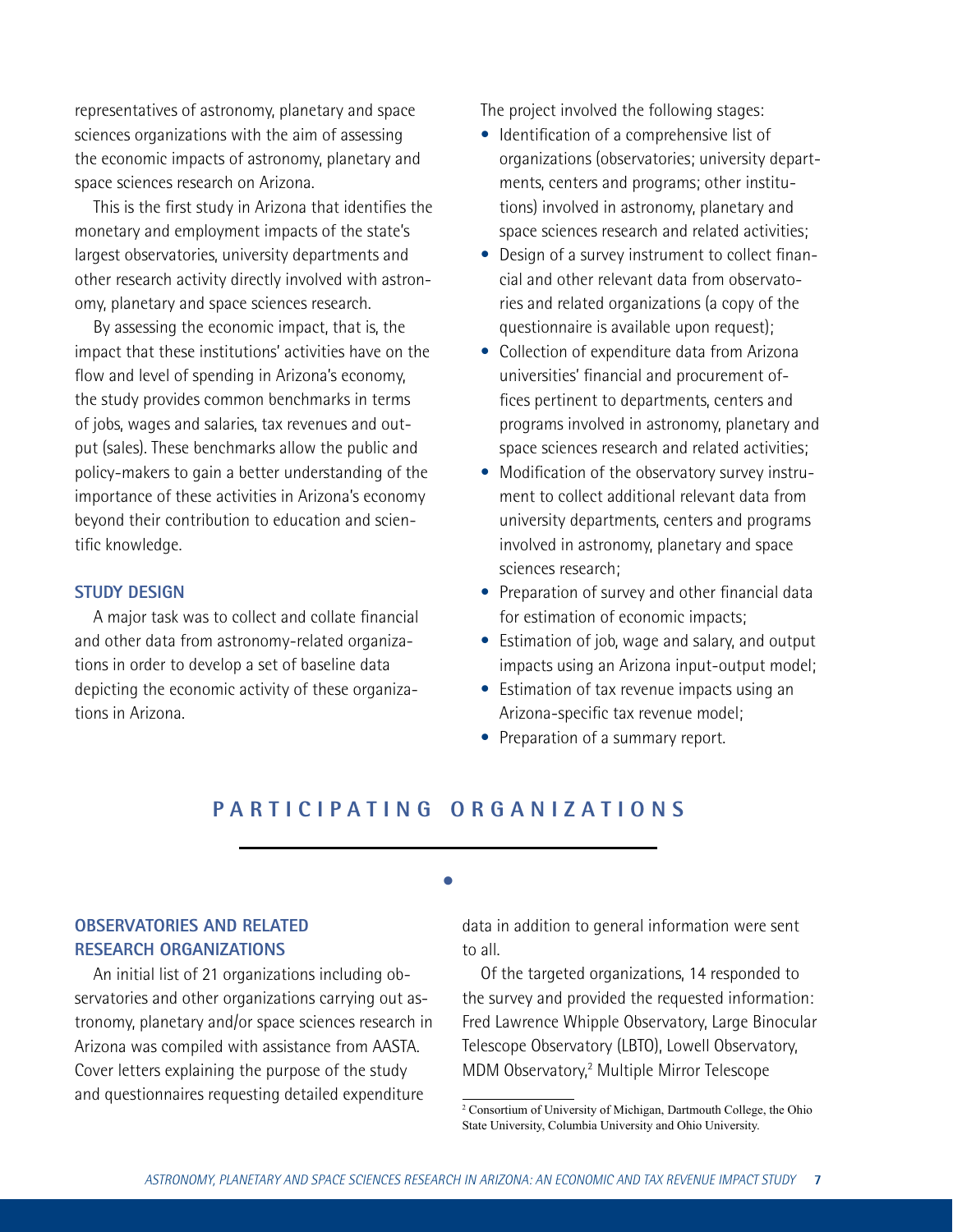Observatory (MMTO), National Optical Astronomy Observatory (NOAO), National Solar Observatory (NSO), Steward Observatory, Planetary Science Institute, Southern Association for Research in Astronomy (SARA), USGS Astrogeology Research Program, U.S. Naval Observatory, Vatican Observatory, and WIYN.<sup>3</sup> After reviewing the response rate, the Project Planning Committee concluded that the participating organizations were the major players in this field and their combined expenditures were representative of approximately 90 percent of economic activity associated with the Arizona observatories.

## **UNIVERSITY DEPARTMENTS AND RESEARCH CENTERS**

The research team identified departments and research centers involved with astronomy, planetary and space sciences research at each of the three Arizona state universities: Department of Physics and Astronomy at Northern Arizona University (NAU); the newly established School of Earth and Space Exploration at Arizona State University (ASU); and a total of six research centers at The University of Arizona — Department of Astronomy; Department of Planetary Sciences; Lunar and Planetary Lab; Optical Sciences Center (in the College of Optical Sciences); Arizona Remote Sensing Center (in the Arid Lands Studies), and the Flandrau Science Center.

A total of eight university departments/research centers participated in the study. Although there were several programs in other departments that were also related to astronomy, planetary and space sciences research, *e.g.*, in hydrology, these units were not included because their fiscal year 2006 expenditures relevant for this study were negligible.

Expenditures data, by category, for all university departments and research centers were obtained from the financial and procurement service offices of each university. Additional data were collected through the questionnaire.

The total number of participating survey organizations, including observatories, university departments and related research centers, was 22. This group of 22 organizations is referred to in the reminder of this report as APSS organizations.

## **CHARACTERISTICS OF PARTICIPATING ORGANIZATIONS**

The majority of observatories are organized as research consortia, followed in number by those that are government laboratories and government-funded R&D centers, and then by independent research centers. University-based organizations include four major departments, four science research centers, and a laboratory (Table).

#### **Table 1. Participating Organizations by Type**

|                                        | Number |
|----------------------------------------|--------|
| Research consortium                    |        |
| Government laboratory/Federally funded |        |
| R&D center                             | 5      |
| Independent research organization      | 3      |
| University department                  | 4      |
| University science center/lab          |        |
| <b>Total</b>                           | 22     |

*Source: APSS survey 2007.* 

About half of the participating organizations were established before 1980, among them all the university departments.<sup>4</sup> The majority of research consortia are relatively new organizations, established in the 1990s.

APSS organizations represent economic clusters in terms of their inter-organization collaborative efforts. Almost all APSS organizations reported having relationships with other similar organizations. These relationships are not only with out-of-Arizona organizations, but also with other in-state APSS organizations.

<sup>3</sup> Consortium of the University of Wisconsin-Madison, Indiana University, Yale University and the National Optical Astronomy Observatory (NOAO).

<sup>4</sup> School of Earth and Space Exploration at the Arizona State University was established in 2006, but the departments and programs go back to the 1970s.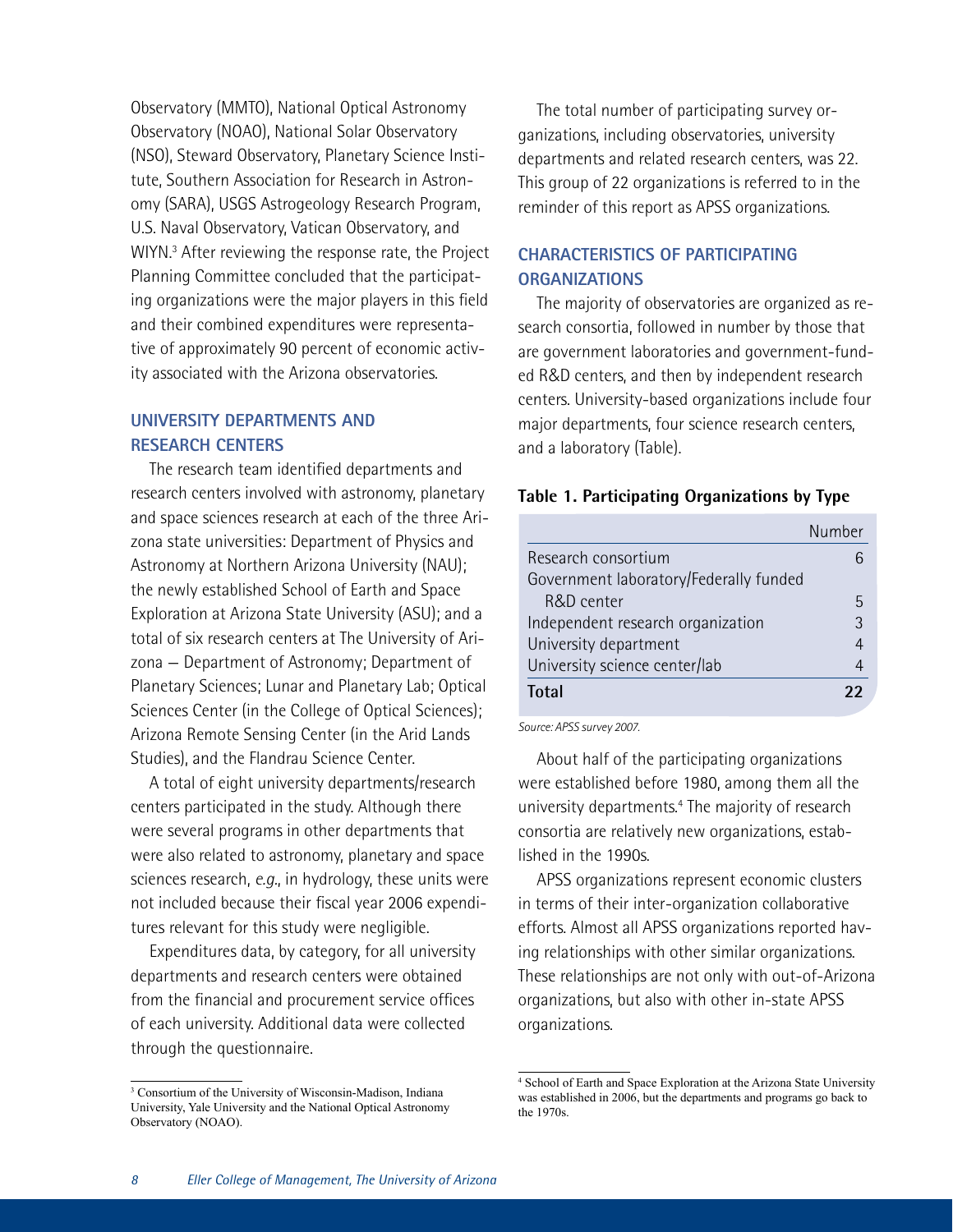Most commonly, APSS organizations collaborate in joint research projects. APSS organizations frequently share development and engineering resources, which is also a characteristic of economic clusters. Four of the responding APSS organizations

reported purchasing inputs from out-of-state APSS organizations and three purchased inputs from in-state organizations. In some instances, an APSS organization subcontracted to or received a subcontract from another unit or participated in a coordinated research and development project.

# **FRA M EWOR K F O R ANAL Y S I S**

**s**

### **ASSESSING THE IMPACT OF APSS ORGANIZATIONS**

Economic impact studies have most often been used in situations where a change in economic activity is being planned, such as opening of a new company, expansion of an existing industry, or shutting down a military base. They have also been used in assessing the economic impact of various cultural and sports events, as these tend to attract visitors and increase economic activity. As noted by Ilze Groves (2005) in her study of worldwide science centers, institutions with an ongoing presence and year-round activities in a region are increasingly carrying out economic impact studies to assess and demonstrate the contribution that their activities make to their local economies.

In general, the economic contribution of APSS organizations to their local communities can be assessed through the flow and level of spending. These organizations pay their employees, purchases supplies, contract for services, and acquire assets within the local community. They also attract out-of-area visitors. These activities, in turn, support local jobs, create household income and generate tax revenues to their local and state governments (Groves 2005, Americans for the Arts 2004).

The concept of "impact" in its strict sense implies that a given economic activity generates new output and associated jobs and earnings. This occurs when new money is injected into a region's economy either through exports of goods and services to

markets outside the region, or when outside visitors purchase region's goods and services while staying in the region. This type of economic activity is also referred to as "basic" as opposed to economic activities that serve the needs of local population (such as retail and housing construction).

Because the activity of APSS organizations is largely (and in many cases exclusively) supported by out-of-state grants and contracts, their activity fits the definition of an economic impact-generating activity. This kind of research is funded, predominantly, by federal and international funds and, thus, brings new money into the state. By definition, it is a basic (export) activity. It is, therefore, appropriate to measure its impact on the creation of new jobs and associated earnings and expenditures (sales).

#### **TYPES OF ECONOMIC IMPACTS**

Economic impact is comprised of direct, indirect and induced impacts. The direct impact is also referred to as the primary impact, while indirect and induced impacts combined are referred to as secondary impacts.

In this study, direct impact refers to the expenditures made by APSS organizations, including payroll to APSS's employees and purchases of goods and services from local suppliers. Spending by out-ofstate visitors is also a direct impact. Associated with these direct expenditures are jobs in APSS organizations and jobs in supplying businesses, referred to as direct jobs in this report.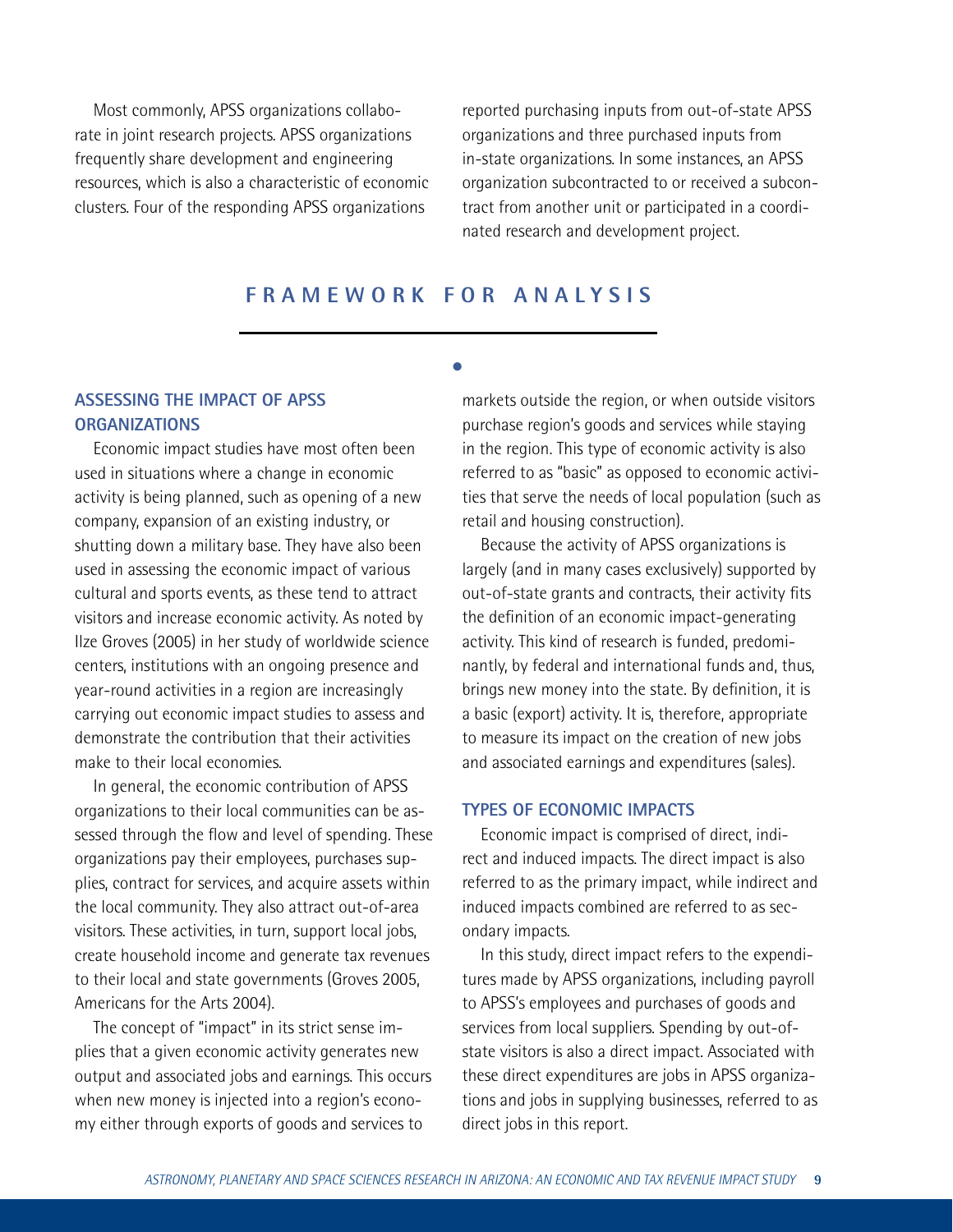Indirect jobs are generated as the first-round of expenditures are spent purchasing goods and services from various other businesses in the local economy. They are also called inter-industry purchases as businesses respond to the new demands of the directly affected establishments. Wages and salaries paid to employees in these supporting businesses are called indirect earnings, and by analogy, the output (sales) generated through the monetary transactions of these supporting businesses, are called the indirect output (sales). The magnitude of these indirect impacts depends upon the percentage of goods and services purchased and/or produced

locally. The more locally produced goods and services used, the larger the indirect impacts.

Induced jobs result from spending by APSS employees and those in supplying (*i.e.*, economically-linked) businesses. This spending generates additional jobs and associated earnings (*i.e.*, induced earnings). Typically, most induced jobs are generated in retail and services sectors, reflecting households' consumption patterns.

Total economic impacts represent the sum of direct, indirect and induced impacts. Figure 2 illustrates economic impact by showing the flow of money from APSS organizations into the regional economy.



**Figure 2. Economic Impact Flow Chart** 

*Framework for Analysis. Adapted from Groves (2005).*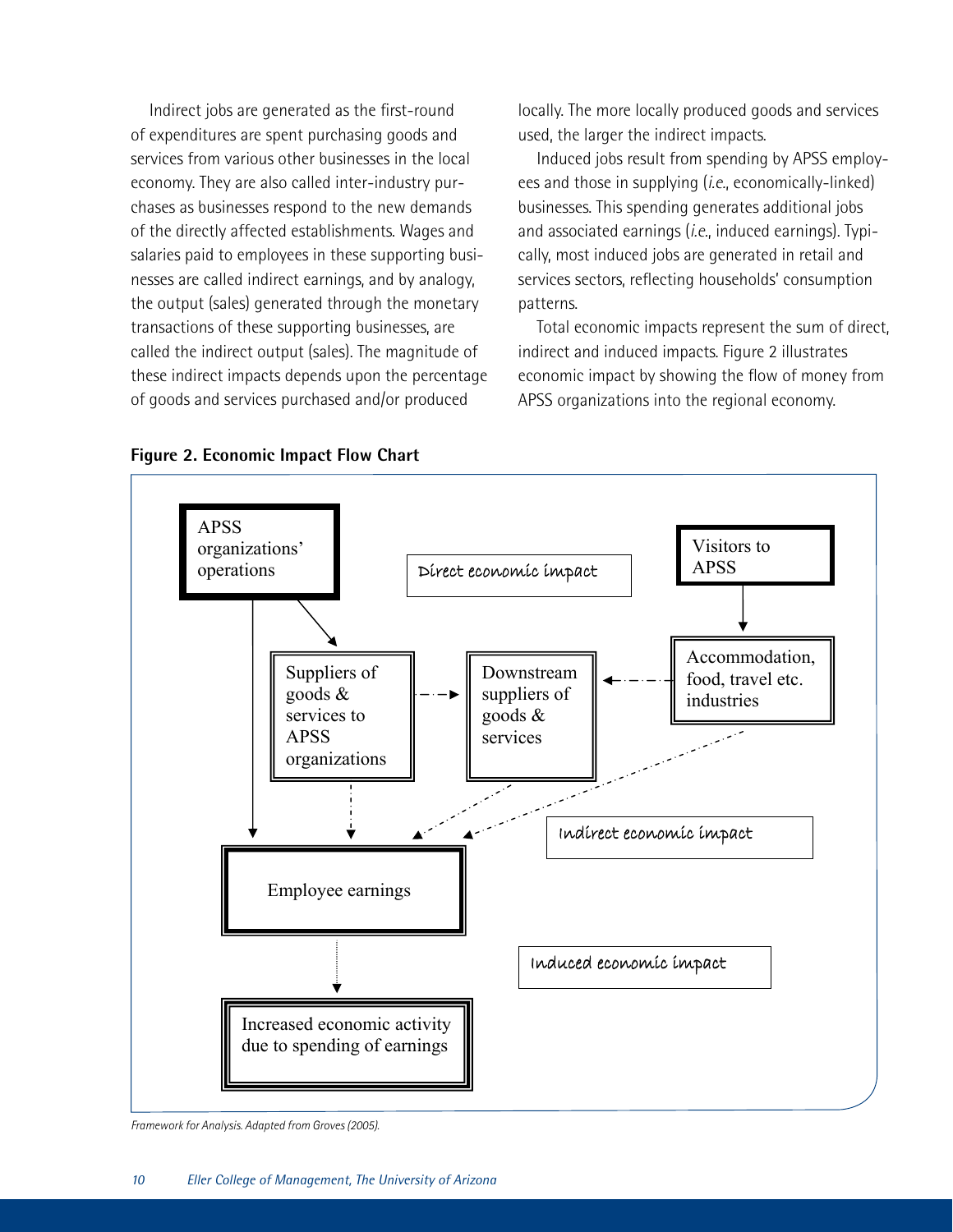Tax revenue impact refers to changes in government revenues associated with changes in the economy due to APSS organizations. When APSS organizations make purchases in the state (or in some instances purchase equipment from out of state), they pay taxes. They pay contracting taxes (a component of sales taxes) when they build new or modify existing facilities. Taxes paid by the APSS organizations are referred to as direct revenues. Direct tax revenues accrue to both state and local (county and city) governments.

When employees of APSS organizations and of firms that are economically-linked to APSS spend money, they generate additional revenues as they pay sales, fuel, motor vehicle, and a wide variety of other taxes. The revenues generated to state and local governments due to employee spending are referred to as induced revenues.

#### **CONCEPT OF MULTIPLIER**

The term multiplier is used to describe the total impacts associated with a unit change in a particular economic activity. The definition of a multiplier is total impact (direct plus indirect plus induced) divided by the direct impact. Although the definition is a simple mathematical formula, multipliers actually represent the sum of an infinite number of economic impacts as the direct economic activity iterates through the economy.

When APSS organizations make local purchases, the industries making the sales have to hire additional workers, pay additional wages and salaries and, in turn, will themselves make additional purchases locally. When those first-round impacted firms make additional purchases locally, another round of hiring, wages and salaries, and local purchases is initiated. Indirect impacts incorporate an infinite number of these iterations; however, the impact in each round is not of equal magnitude. Later rounds of purchases result in ever-lesser impacts, because leakages occur at each iteration, as some purchases are made out of the local area. To calculate the impacts, the first round and the subsequent

iterations must be included.

Induced effects, like indirect effects, also represent the sum of an infinite number of rounds of spending. As employees of the direct and indirect sectors spend money locally, those impacted industries experience higher sales, increased employment and added wages and salaries. Again, the wages and salaries of those new employees are spent locally and the money continues to circulate through the local economy. The size of the impact diminishes each round as workers purchase some goods and services out of the area or buy some products that are not made locally.

Multipliers can be calculated using several different economic measures as the direct economic stimulus, *e.g.*, jobs, earnings, and sales. It is important to note, however, that a multiplier calculated for one measure, *e.g.*, earnings, cannot be used to assess the impact of another measure, such as jobs or sales.

By definition, multipliers are greater than or equal to one. In application, the direct effect is multiplied by the "multiplier" to get total economic impacts. The resulting estimate of total economic impacts *includes* the direct effect. For example, suppose the jobs multiplier for a particular exporting activity is 1.4 and 100 new jobs are added to the local economy in that sector. The total local impact of those jobs is 140 jobs, a figure that includes the 100 direct jobs plus 40 additional jobs that represent the multiplier or so-called "ripple" effect. The 40 additional jobs include both indirect (economically-linked) and induced (employee spending) jobs.<sup>5</sup>

<sup>&</sup>lt;sup>5</sup> In general, multipliers should only be calculated for and applied to basic or export activities. Activities that sell to persons living in or businesses located in the region, such as most retailing, many services, *etc*., tend to be part of the ripple effect and do not create their own set of iterative impacts. There are exceptions to this general rule, particularly in rural areas. In a rural area, the entry of a new retailer may increase the amount of goods purchased within the region. In this situation, the new retailer increases the amount of money that stays within the community.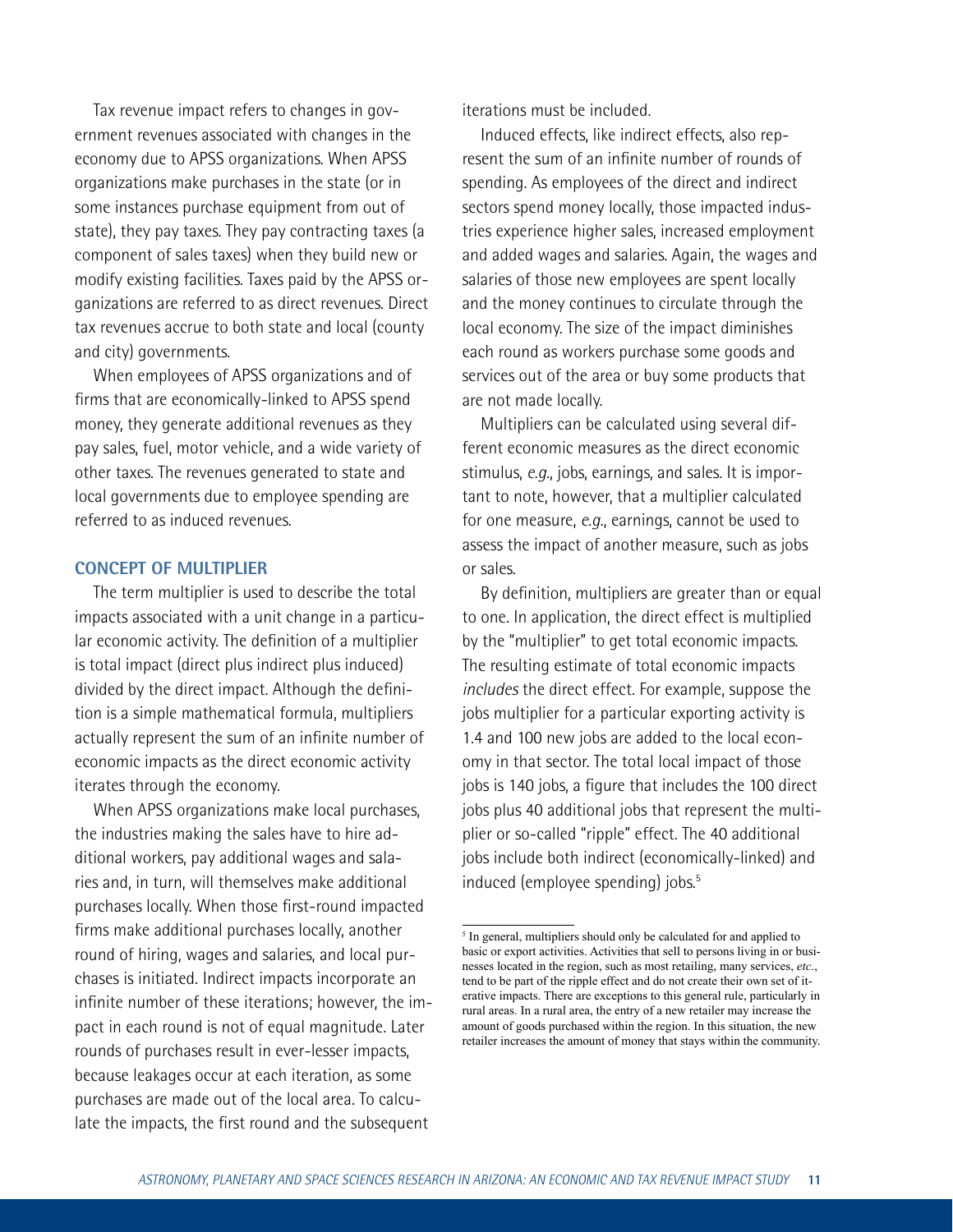#### **APPLICATION OF INPUT-OUTPUT MODEL**

Input-output methodology is one of the most common approaches in estimating economic impacts. Input-output (I-O) models are based on inter-industry relationships in a given region and trace transactions between industry sectors that are caused by changes (increase or decrease) in demand for goods and services.

The choice of "local economy" or "region" can affect both the absolute and relative size of the estimated economic impact. Thus, geographic boundaries have important effects on the analysis (Siegfried, Sanderson and McHenry 2006).

As the geographic area expands, multipliers grow. Smaller regions, such as counties, have considerably more leakage out of the area than larger regions, such as states. A state economy is relatively more diversified so it tends to have fewer leakages than a county economy. As a result, relatively higher shares of purchases made and related production are retained within a state than a county. Thus, the economic impact of a given amount of spending will be higher using the state as the analysis "region" instead of a county. The same amount of expenditure will generate higher total impacts when analyzed at state level compared to a county level.

On the other hand, the relative size of a given impact will be larger for smaller regions. Thus, the impact of a particular industry will be assessed as more "important" if measured relative to a small region than a large one.

The selection of a state-based analysis in this study was dictated by the principal purpose of the study – to assess the impact on the state's economy. Although largely concentrated within Pima County, there are APSS activities spread throughout the state of Arizona so the state is the geographical area used in this study.

The IMPLAN<sup>6</sup> I-O model of Arizona applied in this study provides a portrait of the state's economy in

terms of 509 industry sectors, including government and households.

Specifically, the IMPLAN model was used in this study to estimate the following impacts on Arizona's economy:

- Number of jobs, wages and salaries, and output generated through APSS organizations' spending on goods and services in Arizona;
- Number of jobs, wages and salaries, and output generated through spending of APSS organizations' employees;
- Number of jobs, wages and salaries, and output generated through out-of-state visitors associated with APSS organizations, and
- One-time impact (jobs, wages and salaries, and output) generated through capital investment and construction activity associated with APSS organizations.

The results of the I-O model are used to calculate job, earnings and output multipliers.

#### **TAX REVENUE MODEL**

The revenue impact model estimates state, county and city tax revenues associated with changes in business activity. The model is designed to be used in conjunction with other economic assessment information, *e.g.*, the wage impact results obtained from the input-output model and other specific information about changes in business activity.

Two types of input data are required to run the model. The first type of data consists of community and tax information, such as county, city and state property tax rates, net assessed valuations, taxable sales, county and incorporated city population.

The second type of input is project-specific information. The required input consists of the following types of data inputs: total wage impact of the project or activity obtained from the input-output model (direct, indirect and induced impacts), taxable expenditures, by category, construction costs and, for retail sales, the portion of sales spent in cities, counties, the state and outside the state. In some instances, in order to take into account the different

<sup>6</sup> Developed and maintained by Minnesota IMPLAN Group, Inc., the IMPLAN I-O models are widely used in academic and applied research.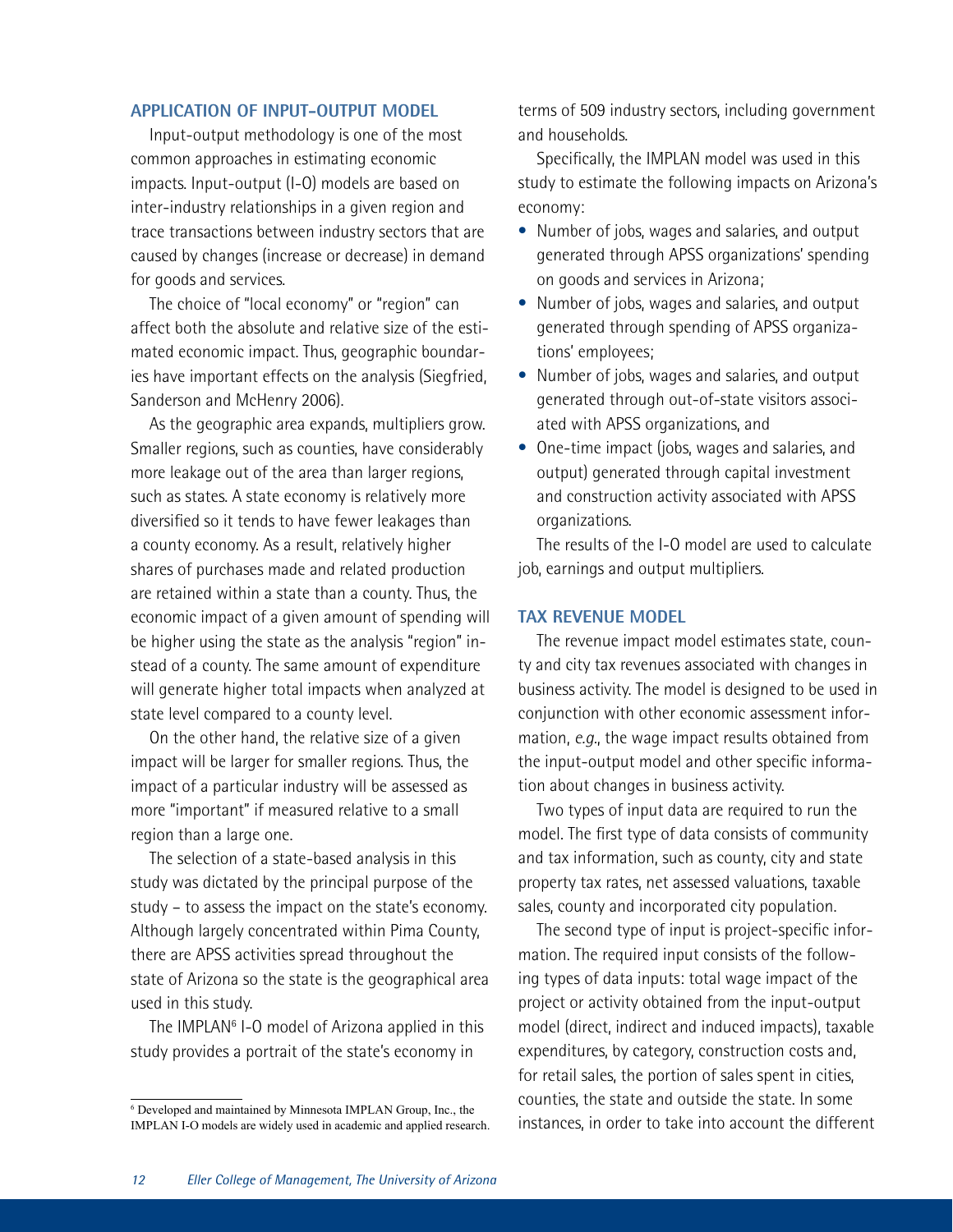tax levels and regimes of different taxing jurisdictions within the state, assumptions are made to distribute sales geographically within the state.

Direct tax revenues are those associated with direct expenditures, *e.g.*, APSS organizations' or visitor purchases. Thus, when a visitor makes purchases locally, a portion of those purchases is taxable, and those taxes accrue to state and local governments. Direct tax revenue impacts reported for the state in this report are revenues retained by the State of Arizona following distribution to cities, towns and counties.

Induced tax revenues are revenues that accrue to the state or local governments due to the spending of employees in the affected industries. When visitors spend money in a restaurant, more workers are required in the restaurant industry and when those workers spend their earnings, they generate induced tax revenues. The same is true when university employees and observatory employees spend locally.

Note that the revenue impact model does not estimate revenues that will be distributed to special districts or school districts. However, it should be recognized that these governmental organizations will receive induced tax revenues.

# **DATA**

**s**

For the purpose of estimating the economic impacts of APSS organizations on Arizona's economy, the following types of data were collected:

#### **EXPENDITURES BY CATEGORY**

For observatories and related research organizations (*i.e.*, non-university organizations), we used a questionnaire to gather data on (a) payroll, (b) operations-related expenditures in Arizona (such as professional services, professional development expenses, facility expenses, equipment, materials and supplies), and (c) capital expenditures (such as remodeling/construction and equipment).

For university departments and research centers, we obtained data on expenditures by object code from their respective financial services offices. The UA Financial Services Office's data provided detailed expenditures, including employee payroll. However, these data included expenditures both in Arizona and outside Arizona, so additional data – expenditures by object code and zip code – were obtained from the UA Procurement and Contracting Services

Office. Although these two data series did not match perfectly, the latter provided the best estimate of what was spent in Arizona. Financial services offices at ASU and NAU provided less detail than UA, but were able to provide Arizona-only expenditures.

Because a large portion of the expenditures made by APSS organizations at universities is derived from grants, it is necessary to assess the impact of both the expenditures made by research centers/departments using those funds and the overhead-related dollars that are spent elsewhere in the university. Specifically, at universities, grant budgets include not only the direct costs of completing the requirements of the grant (*e.g.*, wages and salaries, benefits, travel, and supplies) but also an "indirect charge," which is designed to cover the overhead costs of administering the grant and to pay for university operating expenses related to fulfilling grant requirements, such as utilities, laboratory expenses, and administrative support. Since the indirect charges on federal grants can be 50 percent of the direct costs, assessing the impacts of these charges is important.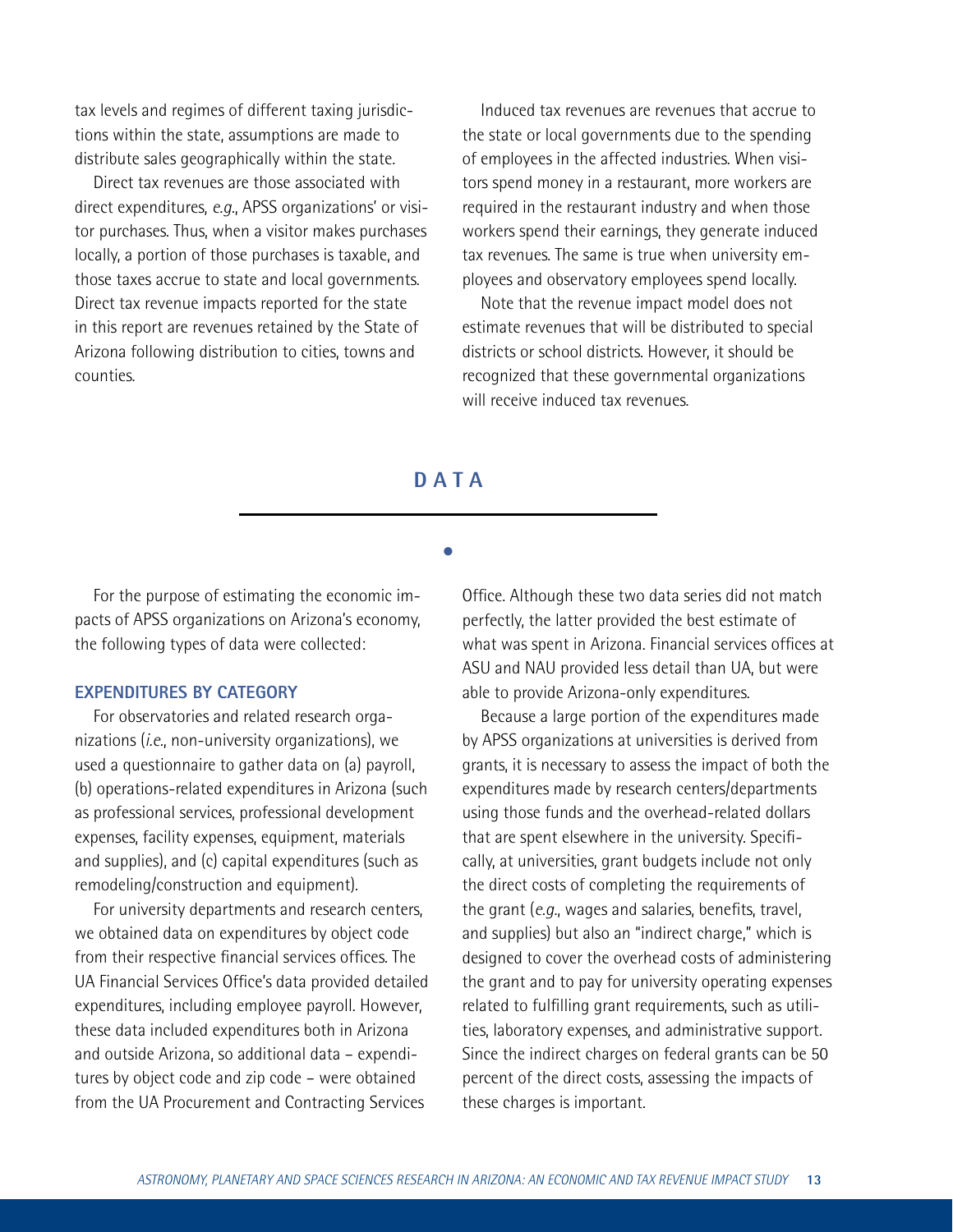Only Arizona expenditures were entered into the IMPLAN I-O model.

#### **EMPLOYEE EXPENDITURES**

Data on wages and salaries paid to employees in APSS organizations and the amount of employee benefits were collected though the survey or from university financial services offices as described above. Student wages and associated benefits were treated separately from other employee wages and salaries because the expenditure patterns of these two groups differ.

To estimate the impact of local (Arizona) spending, we first estimated disposable income by applying the Arizona's disposable income factor of 76 percent to wages and salaries of regular employees, and an estimated 85.2 percent to student wages. This means, that about 24 and 14.8 percent respectively leak out of state in the form of federal tax, FICA and other non-tax contributions.

Survey-based expenditure patterns for university employees and students obtained in a recent University of Arizona impact study (Pavlakovich-Kochi and Charney 2005) were used to estimate categories of spending in this study.

A portion of employee benefits that is spent on health insurance and services, estimated at 24.4 percent of wages and salaries, was added to the local expenditures associated with the employee impacts.

#### **NUMBER OF VISITORS AND DOLLARS SPENT**

The survey confirmed that the APSS organizations have been an important attraction for visitors to Arizona.

Information on number of visitors and average spending in FY 2006 in Arizona was obtained from questionnaires; separate questions were asked about professional visitors and public visitors. Estimates of average daily expenditures were requested only for professional visitors, while in regard to public visitors, secondary sources were used to estimate the number of days/nights spent and average daily expenditures.

Since the questionnaire asked only basic questions, the expenditure breakdowns and spending characteristics for each type of visitor were obtained from other sources, most notably the Travel and Tourism Satellite Accounts (TTSA), published by the U.S. Bureau of Economic Analysis, and the Arizona Tourism Statistical report.

Estimates of average daily spending of public visitors were based on domestic overnight non-resident leisure visitors' spending in Arizona, as reported in the Arizona Tourism Statistical report (2006). A detailed breakdown by spending category for both, the professional and public visitors, was obtained by using the TTSA breakdown of non-resident visitors' spending by 24 commodities.<sup>7</sup> These estimated volumes of spending by category were entered in Arizona I-O model to estimate impact on jobs, earnings and output.

7 For a more detailed account of methodology, please contact the authors.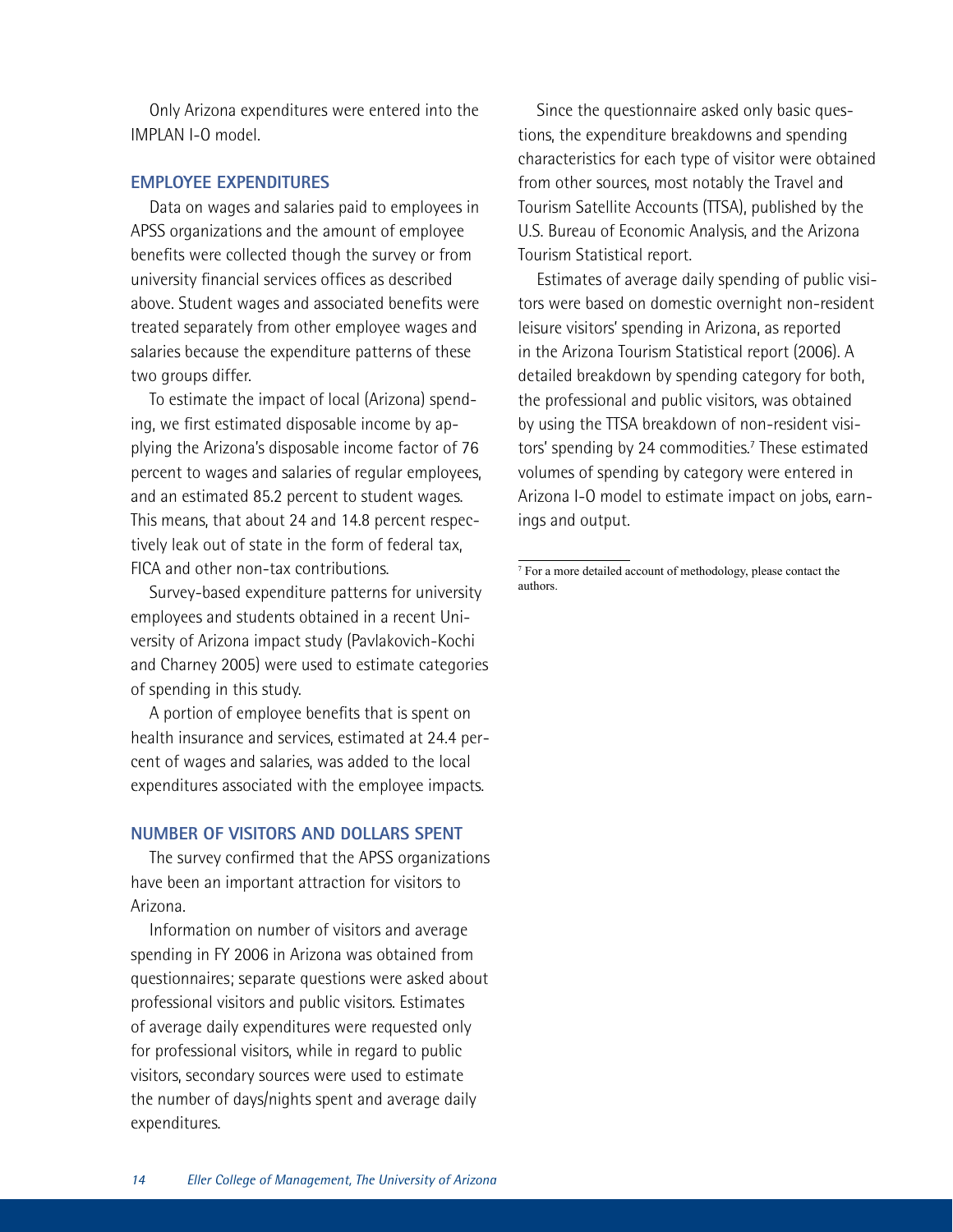# **E CONO M I C IM PACT O F APSS O R G A N I Z A T I ONS I N F Y 2006**

**s**

#### **DIRECT EXPENDITURES**

The direct economic impact in this study includes: payroll of APSS employees, additional payroll at universities associated with grant overhead expenses, APSS operations-related expenditures for goods and services purchased in Arizona (including overhead expenses); locally spent benefits; and direct spending of out-of-state visitors. Also included is FY 2006 capital investment, *i.e.*, expenditures in Arizona for equipment, remodeling & construction (Table 2).

# **Table 2. APSS Organizations and Related Expenditures, FY 2006 (\$)**

| APSS employee payroll                          | 75,560,152  |
|------------------------------------------------|-------------|
| (including students)                           |             |
| Additional payroll at universities             |             |
| (overhead)                                     | 8,418,297   |
| APSS operation-related expenditures 21,413,158 |             |
| (including overhead)                           |             |
| <b>Benefits</b>                                | 5,181,620   |
|                                                |             |
| <b>Total APSS</b>                              | 110,573,227 |
|                                                |             |
| Visitor Spending                               | 16,078,009  |
| One-time capital investment (APSS)             | 11,799,784  |

*Source: APSS survey 2007; university FSOs.*

The APSS organizations contributed to the economy of Arizona \$84.0 million in direct wages and salaries, and spent \$21.4 million on operationsrelated goods and services purchased from Arizona businesses. In addition, \$5.2 million worth of employee benefits was spent locally, mostly in the health services sector.

Out-of-state visitors attracted to APSS organizations for either professional reasons, such as conferences and research, or as the general public, spent an estimated \$16.1 million in Arizona. Assuming that FY 2006 is representative of on-going annual expenditures, APSS organizations contribute annually over \$126.6 million directly to the Arizona economy.

In FY 2006, APSS organizations spent an additional \$11.8 million in Arizona for equipment, remodeling and construction. Thus, the total direct impact on the state's economy was \$138.5 million.

#### **DIRECT JOBS**

APSS organizations employed 1,830 persons (including 168 jobs associated with overhead charges), of which 320 were graduate and undergraduate students. Operations-related local purchases supported an additional 156 direct jobs in local businesses, and 44 jobs through a portion of locally spent benefits. Visitor spending generated an additional 202 direct jobs. Thus, 2,232 jobs in Arizona are directly related to APSS organizations every year. In FY 2006, due to capital investment, an additional 78 direct jobs were generated in the state increasing the number of direct jobs associated with APSS economic activity to 2,310.

### **INDIRECT IMPACTS**

The indirect impact in this study includes: expenditures for goods and services in the local economy triggered by the initial direct expenditures of APSS organizations and visitor spending. Because every initial dollar is spent and re-spent, the impact on output, jobs and earnings is felt throughout the economy. It usually takes at least a year for the last cent to be spent locally.

These inter-industry impacts are generated through increases in economic activity (output, jobs and earn-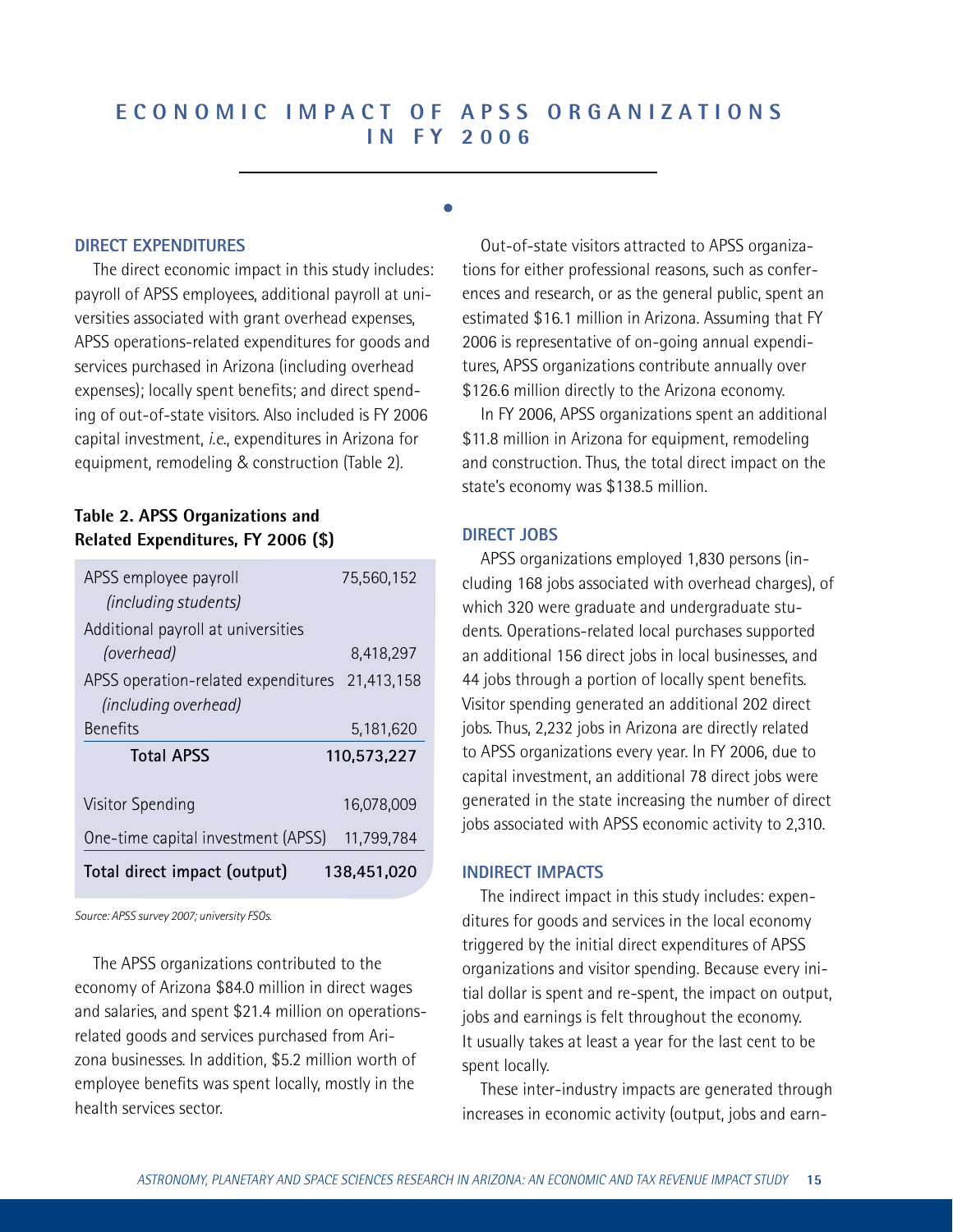|  |  |  |  |  |  | Table 3. Direct Impacts of APSS Organizations, FY 2006 |  |  |
|--|--|--|--|--|--|--------------------------------------------------------|--|--|
|--|--|--|--|--|--|--------------------------------------------------------|--|--|

|                                                 |       |               | <b>Other</b>           |             |
|-------------------------------------------------|-------|---------------|------------------------|-------------|
|                                                 |       | Wages &       | <b>Value Added</b>     |             |
|                                                 | Jobs  | Salaries (\$) | $(incl. taxes)$ $(\$)$ | Output (\$) |
| Employees in APSS (including students)          | 1,662 | 75,560,152    |                        | 75,560,152  |
| Additional employees at universities (overhead) | 168   | 8,418,297     |                        | 8,418,297   |
| APSS operation-related expenditures             | 156   | 6,300,803     | 15,112,354             | 21,413,157  |
| <b>Benefits</b>                                 | 44    | 2,524,834     | 2,656,786              | 5,181,620   |
| <b>APSS direct impact</b>                       | 2,030 | 92,804,086    | 17,769,140             | 110,573,226 |
| Visitor spending                                | 202   | 4,993,291     | 11,084,718             | 16,078,009  |
| One-time capital investment (APSS)              | 78    | 3,514,971     | 8,284,813              | 11,799,784  |
| Total direct impact                             | 2,310 | 101,312,348   | 37,138,671             | 138,451,019 |

*Source: APSS survey 2007; IMPLAN I-O.*

### **Table 4. Indirect Impacts of APSS Organizations, FY 2006**

|                                           |      |                          | <b>Other</b>                                 |             |
|-------------------------------------------|------|--------------------------|----------------------------------------------|-------------|
|                                           | Jobs | Wages &<br>Salaries (\$) | <b>Value Added</b><br>$(incl.$ taxes $)$ $)$ | Output (\$) |
| APSS employee spending                    |      |                          |                                              |             |
| Additional university employees' spending |      |                          |                                              |             |
| APSS operation-related expenditures       | 57   | 2,270,537                | 3,956,438                                    | 6,226,975   |
| <b>Benefits</b>                           | 14   | 405,219                  | 1,226,887                                    | 1,632,106   |
| <b>APSS indirect impact</b>               | 71   | 2,675,756                | 5,183,325                                    | 7,859,081   |
| Visitor spending                          | 37   | 1,467,406                | 3,075,760                                    | 4,543,166   |
| One-time capital investment (APSS)        | 25   | 1,161,919                | 2,103,419                                    | 3,265,338   |
| <b>Total indirect impact</b>              | 133  | 5,305,081                | 10,362,504                                   | 15,667,585  |

*Source: IMPLAN.*

ings) associated with each initial dollar of local purchases. The magnitude of indirect impacts depends upon diversity of the state economy and intensity of transactions between in-state industries. The more instate industries buy from each other, the higher the multiplier and the resulting indirect impact.

Based on FY 2006 expenditures, it was estimated that APSS organizations generated 71 indirect jobs and \$2.7 million in indirect wages and salaries in Arizona on an annual basis. Visitors to these organizations indirectly created 37 jobs and \$1.5 million in wages and salaries. Adding these impacts to the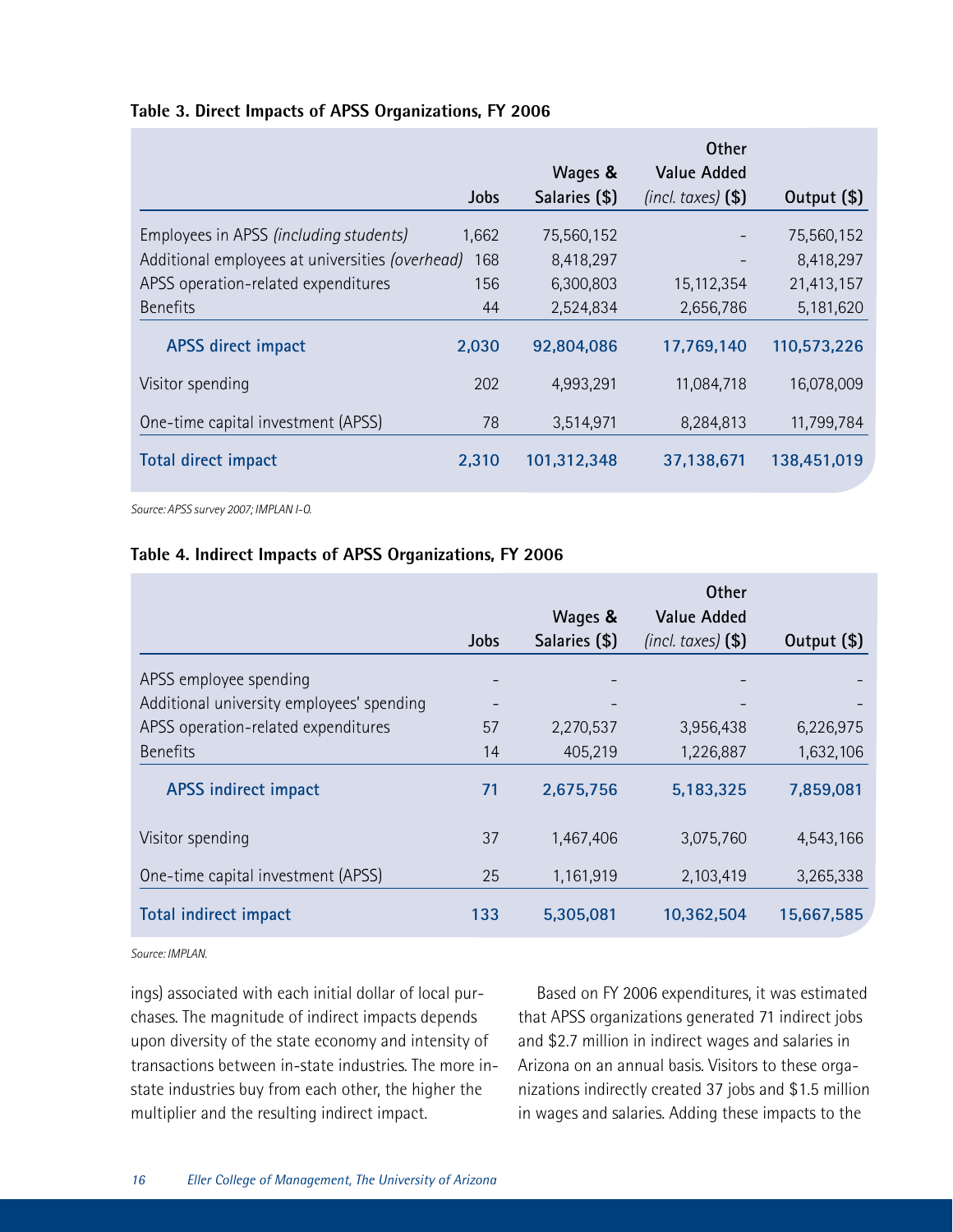indirect impact of capital investment, the combined number of indirect jobs in FY 2006 was 133 with \$5.3 million in wages and salaries (Table 4).

Indirect output, including wages and salaries, taxes and other value added, was \$15.7 million. This includes the one-time impact of capital investment in FY 2006.

#### **INDUCED IMPACTS**

Induced impacts include jobs, earnings and output that are being generated as employee earnings are re-spent in the local economy.

The combined induced impact of APSS organizations' operations and employee spending was 804 jobs and \$29.1 million in earnings. In addition, spending by employees in jobs generated by visitor spending represented the addition of another 47 jobs and \$1.7 million in earnings. Thus, 851 induced jobs and \$30.8 million in earnings are generated annually through APSS related economic activity.

In FY 2006, capital investment generated an additional 34 induced jobs and \$1.2 million in earnings. The combined induced impact in FY 2006 was 885 jobs and \$32.0 million in earnings (Table 5).

#### **Table 5. Induced Impacts of APSS Organizations, FY 2006**

|                                           |      | Wages &       | <b>Other</b><br><b>Value Added</b> |               |
|-------------------------------------------|------|---------------|------------------------------------|---------------|
|                                           | Jobs | Salaries (\$) | $(incl. taxes)$ $(\$)$             | Output $(\$)$ |
| APSS employee spending                    | 636  | 23,486,688    | 45,877,818                         | 69,364,506    |
| Additional university employees' spending | 84   | 2,821,716     | 8,400,980                          | 11,222,696    |
| APSS operation-related expenditures       | 61   | 2,219,847     | 4,568,788                          | 6,788,635     |
| <b>Benefits</b>                           | 23   | 551,278       | 1,933,880                          | 2,485,158     |
| <b>APSS induced impact</b>                | 804  | 29,079,529    | 60,781,466                         | 89,860,995    |
| Visitor spending                          | 47   | 1,662,423     | 3,400,138                          | 5,062,561     |
| One-time capital investment (APSS)        | 34   | 1,219,266     | 2,494,184                          | 3,713,450     |
| <b>Total induced impact</b>               | 885  | 31,961,218    | 66,675,788                         | 98,637,006    |

*Source: IMPLAN.*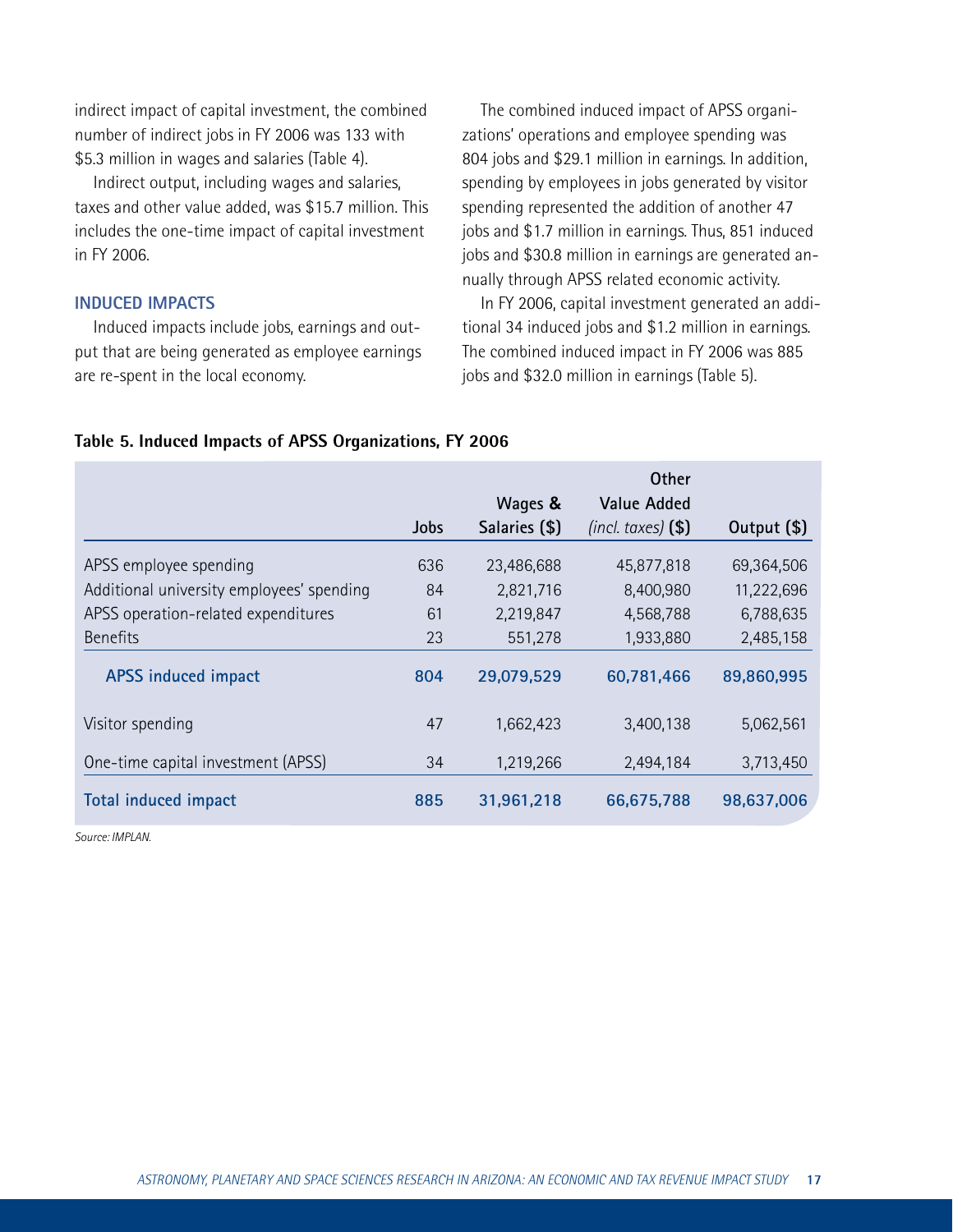# **T A X R E V E N U E IM PACTS I N F Y 2006**

**s**

Tax revenue impacts are estimated for different levels of government. In Arizona, several major sources of city and county government revenues are state-shared revenues. These are taxes imposed by the state, collected by the state and partially redistributed by the state to cities and counties according to legislated formulas. The primary state-shared taxes are:

- State-shared sales tax revenues, which are distributions of state sales taxes;
- Highway User Revenue Fund revenues, which are fuel tax collections, use fuel (primarily diesel) tax collections, truck fees and a variety of other highway-related tax and fee collections that are shared with counties and incorporated cities and towns; and
- Urban Revenue Funds, which are portions of the state income tax distributed to incorporated cities and towns.

Other local tax revenue sources include city sales taxes and city and county property taxes

#### **DIRECT TAX REVENUE IMPACT**

Direct tax revenue impacts, as shown in Table 6, are those paid concurrently as expenditures are made. For example, an observatory pays a contracting tax (a component of sales taxes) on its construction activity, a retail tax for supplies purchased locally, and use taxes on certain equipment purchased from out of state. Astronomy-related spending by universities and observatories (excluding capital spending) generated a total of \$1.7 million dollars to state, county and city governments. Astronomyrelated visitor spending is estimated to have generated \$1.6 million in revenues to various levels of governments, and capital expenditures generated \$0.9 million in revenues.

|                                               | University<br>Spending | Observatory<br>Spending | <b>Visitor</b><br>Spending | Capital<br>Spending |           |
|-----------------------------------------------|------------------------|-------------------------|----------------------------|---------------------|-----------|
| State of Arizona                              |                        |                         |                            |                     |           |
| Privilege Taxes Retained by State             | 151,165                | 701,230                 | 714,145                    | 435,388             |           |
| Privilege Tax Revenues Dedicated to Education | 21,394                 | 108,378                 | 96,358                     | 70,799              |           |
| Motor Fuel and HURF Revenues                  |                        | 15,133                  | 13,486                     |                     |           |
| Direct State Tax Revenues                     | 172,559                | 824,741                 | 823,989                    | 506,187             | 2,327,476 |
| Counties in Arizona                           |                        |                         |                            |                     |           |
| State-shared Privilege Tax Revenues           | 22,681                 | 144,686                 | 166,735                    | 95,602              |           |
| State-shared Motor Fuel and HURF Revenues     |                        | 1,349                   | 5,806                      |                     |           |
| <b>Transient Occupancy Taxes</b>              | 2,086                  | 28,533                  | 39,446                     |                     |           |
| <b>Direct County Tax Revenues</b>             | 24,767                 | 174,568                 | 211,986                    | 95,602              | 506,923   |
| Cities in Arizona                             |                        |                         |                            |                     |           |
| City Privilege Taxes                          | 64,301                 | 327,023                 | 289,075                    | 212,396             |           |
| <b>Transient Occupancy Tax</b>                | 8,345                  | 27,974                  | 157,782                    |                     |           |
| State-shared Privilege Tax Revenues           | 13,997                 | 89,290                  | 102,898                    | 58,999              |           |
| State-shared Motor Fuel and HURF Revenues     |                        | 2,165                   | 9,319                      |                     |           |
| Direct City Tax Revenues                      | 89,643                 | 446,452                 | 559,074                    | 271,395             | 1,363,564 |
| <b>Total Direct Tax Revenues</b>              | 283,969                | 1,445,761               | 1,595,049                  | 873,184             | 4,197,963 |

#### **Table 6. Direct Tax Revenue Impact of Astronomy-Related Expenditures, FY 2006 (\$)**

*18 Eller College of Management, The University of Arizona*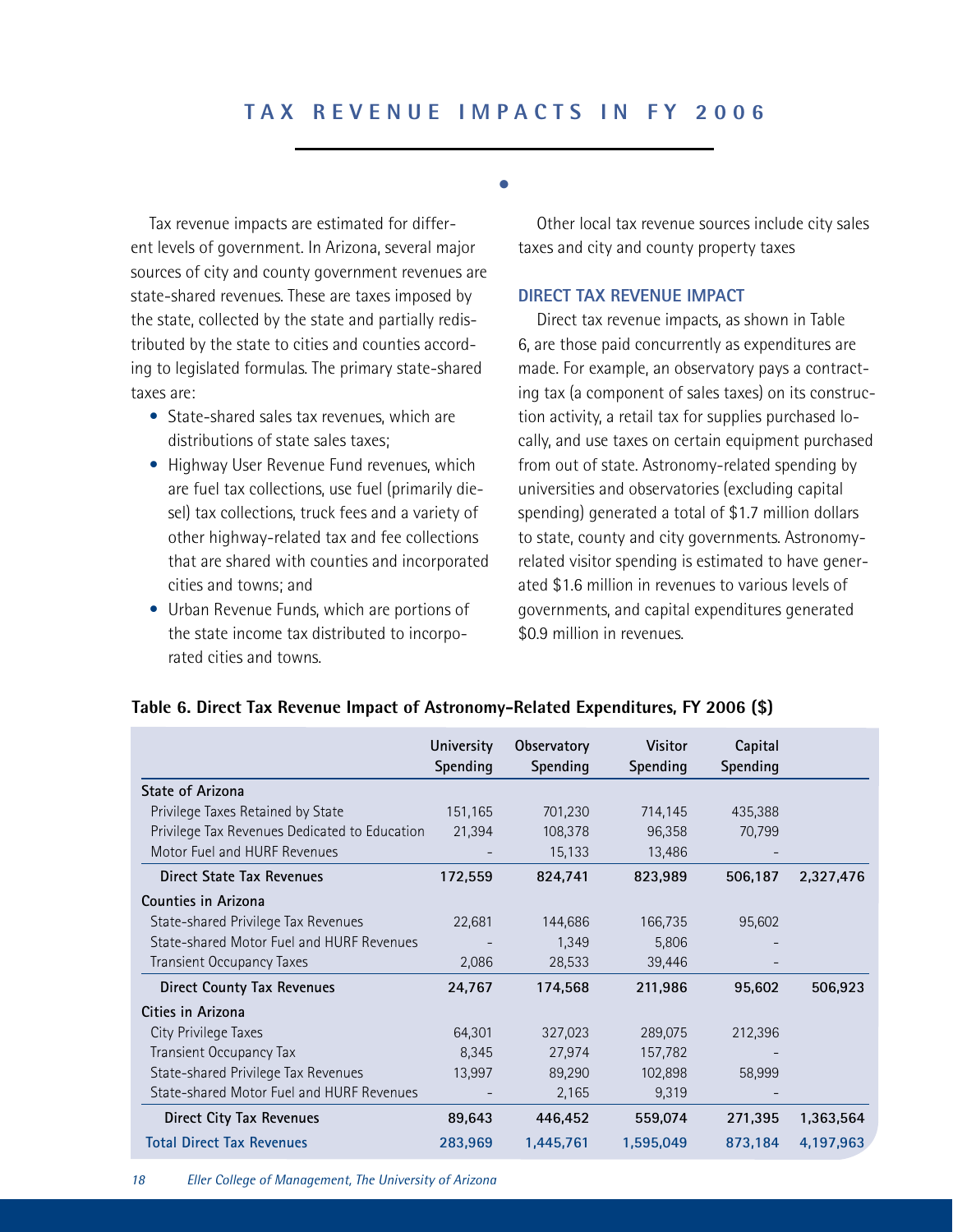#### **Table 7. Induced Tax Revenue Impact of Astronomy-Related Expenditures, FY 2006 (\$)**

|                                                          | University<br>Spending | Observatory<br>Spending | <b>Visitor</b><br>Spending | Capital<br>Spending |           |
|----------------------------------------------------------|------------------------|-------------------------|----------------------------|---------------------|-----------|
| <b>State of Arizona</b>                                  |                        |                         |                            |                     |           |
| Income Tax                                               | 474,969                | 900,838                 | 96,227                     | 69,846              |           |
| Privilege Tax Retained (excludes Prop. 301 0.6% Tax)     | 691,235                | 1,311,013               | 140,041                    | 101,679             |           |
| Privilege Tax Retained Dedicated to Education            | 106,492                | 201,976                 | 21,575                     | 15,660              |           |
| Motor Fuel and HURF Revenues (State Highway Fund) 94,365 |                        | 178,976                 | 19,118                     | 13,877              |           |
| Induced State Tax Revenues                               | 1,367,061              | 2,592,803               | 276,961                    | 201,961             | 4,437,857 |
| <b>Counties in Arizona</b>                               |                        |                         |                            |                     |           |
| State-shared Privilege Tax                               | 122,904                | 233,102                 | 24,900                     | 18,073              |           |
| State-shared Motor Fuel Tax and HURF                     | 40,622                 | 77,045                  | 8,230                      | 5,974               |           |
| Vehicle License Tax for General Fund                     | 33,922                 | 64,338                  | 6,873                      | 4,988               |           |
| State-shared Vehicle License Tax for Highways            | 7,860                  | 14,908                  | 1,592                      | 1,156               |           |
| Property Tax (excludes personal property taxes)*         | 240,360                | 455,873                 | 48,696                     | 35,346              |           |
| <b>Induced County Tax Revenues</b>                       | 445,668                | 845,266                 | 90,291                     | 65,537              | 1,446,762 |
| Cities in Arizona                                        |                        |                         |                            |                     |           |
| Urban Revenue Sharing**                                  | 83,818                 | 158,971                 | 16,981                     | 12,326              |           |
| State-shared Privilege Tax                               | 75,848                 | 143,855                 | 15,366                     | 11,154              |           |
| State-shared Motor Fuel Tax and HURF                     | 65,209                 | 123,678                 | 13,211                     | 9,589               |           |
| State-shared Vehicle License Tax                         | 33,922                 | 64,338                  | 6,873                      | 4,988               |           |
| Property Tax (excludes personal property taxes)          | 29,729                 | 56,385                  | 6,023                      | 4,372               |           |
| City Privilege Tax (excludes transient occupancy)        | 258,329                | 489,952                 | 52,336                     | 37,988              |           |
| Transient Occupancy Tax                                  | 1,183                  | 2,244                   | 240                        | 174                 |           |
| Induced City Tax Revenues                                | 548,038                | 1,039,423               | 111,030                    | 80,591              | 1,779,082 |
| <b>Total Induced Tax Revenues</b>                        | 2,360,767              | 4.477.492               | 478,282                    | 347,160             | 7,663,701 |

*\* Amounts for property taxes represent long-term impact associated with real property improvements (i.e., amounts excludes taxes on personal property). Revenues will increase over time to amounts shown in table.*

*\*\*Impact associated with Urban Revenue Sharing will have 2 year lag.*

### **INDUCED TAX REVENUE IMPACT**

Not only do operations of observatories and universities generate revenues, employees at these institutions and economically-related industries (via indirect and induced economic impacts) generate tax revenues as they spend their income within the state. In addition, the spending of employees in visitor-related industries, such as restaurants and hotels, generate revenues. Tax revenues created by employees spending their income are referred to as induced revenues in this study and are shown in Table 7.

Spending by employees at observatories and universities, by employees in economically-linked sectors, and employees associated with astronomyrelated visitors generated \$4.4 million to the state, \$1.4 million to counties, and \$1.8 million to city governments. The combined induced tax revenue derived from all earnings was \$7.7 million to state, county and city governments.

#### **TOTAL TAX REVENUE IMPACT**

Total revenue impacts are summarized in Table 8. The state of Arizona received \$6.8 million and cities and counties received another \$5.1 million.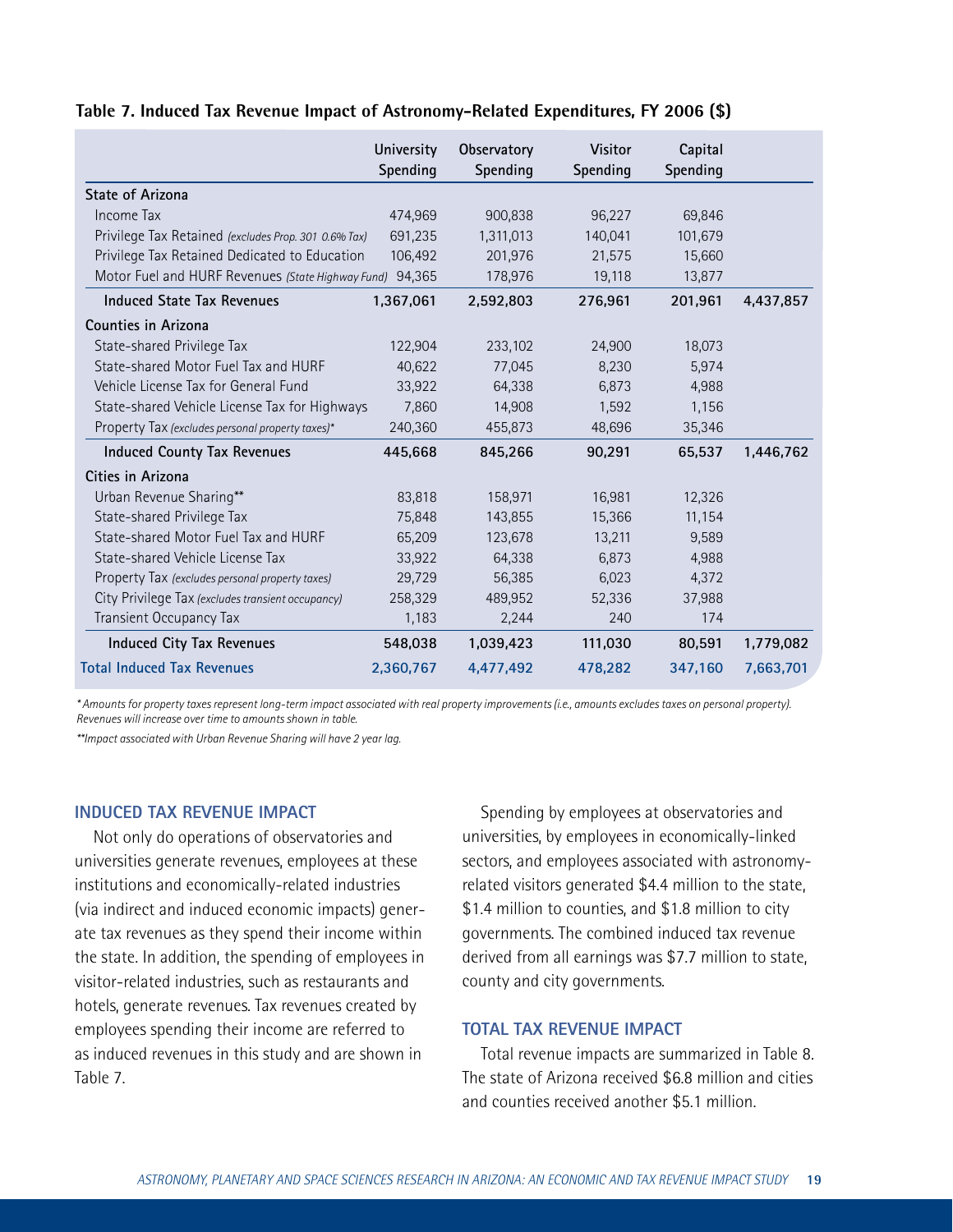|                           | University<br>Spending | Observatory<br><b>Spending</b> | <b>Visitor</b><br>Spending | Capital<br>Spending | Total       |
|---------------------------|------------------------|--------------------------------|----------------------------|---------------------|-------------|
| State of Arizona          | 1,539,620              | 3,417,544                      | 1,100,950                  | 707.219             | 6,765,333   |
| Counties in Arizona       | 470.435                | 1.019.834                      | 302.277                    | 161.139             | 1,953,685   |
| Cities in Arizona         | 634.681                | 1,485,875                      | 670.104                    | 351.986             | 3,142,646   |
| <b>Total Tax Revenues</b> | 2,644,736              | 5,923,253                      | 2,073,331                  | 1,220,344           | 11,861,664* |

#### **Table 8. Total Tax Revenue Impact of Astronomy-Related Expenditures, FY 2006 (\$)**

*Source for Tables 6, 7 and 8: The Economic and Business Research Center revenue model.*

# **SUMMARY**

### **TOTAL MONETARY IMPACT IN FY 2006**

The total monetary impact of APSS organizations' economic activity in Arizona in FY 2006 was an estimated \$252.8 million (Table 9). This includes total earnings impact of \$138.6 million and other value added of \$114.2 million, which includes the

\$11.9 million in tax revenues. Value added includes proprietary income, *e.g*., income to business owners and other self-employed work; benefits such as retirement payments and health insurance; and indirect business taxes.

### **Table 9. Total Economic Impacts (Direct, Indirect and Induced), FY 2006**

|                                                 |             | Wages &       | Other<br><b>Value Added</b> |             |
|-------------------------------------------------|-------------|---------------|-----------------------------|-------------|
|                                                 | <b>Jobs</b> | Salaries (\$) | $(incl. taxes)$ $(\$)$      | Output (\$) |
| Employees in APSS (including students)          | 1,662       | 75,560,152    |                             | 75,560,152  |
| Additional employees at universities (overhead) | 168         | 8,418,295     |                             | 8,418,295   |
| APSS employee spending                          | 720         | 26,308,404    | 54,278,798                  | 80,587,202  |
| APSS operation-related expenditures             | 274         | 10,791,187    | 23,637,580                  | 34,428,767  |
| <b>Benefits</b>                                 | 81          | 3,481,331     | 5,817,553                   | 9,298,884   |
| <b>APSS total impact</b>                        | 2,905       | 124,559,369   | 83,733,931                  | 208,293,300 |
| Visitor spending                                | 286         | 8,123,120     | 17,560,616                  | 25,683,736  |
| One-time capital investment (APSS)              | 137         | 5,896,156     | 12,882,416                  | 18,778,572  |
| <b>Total impact</b>                             | 3,328       | 138,578,645   | 114,176,963                 | 252,755,608 |

*Source: IMPLAN.*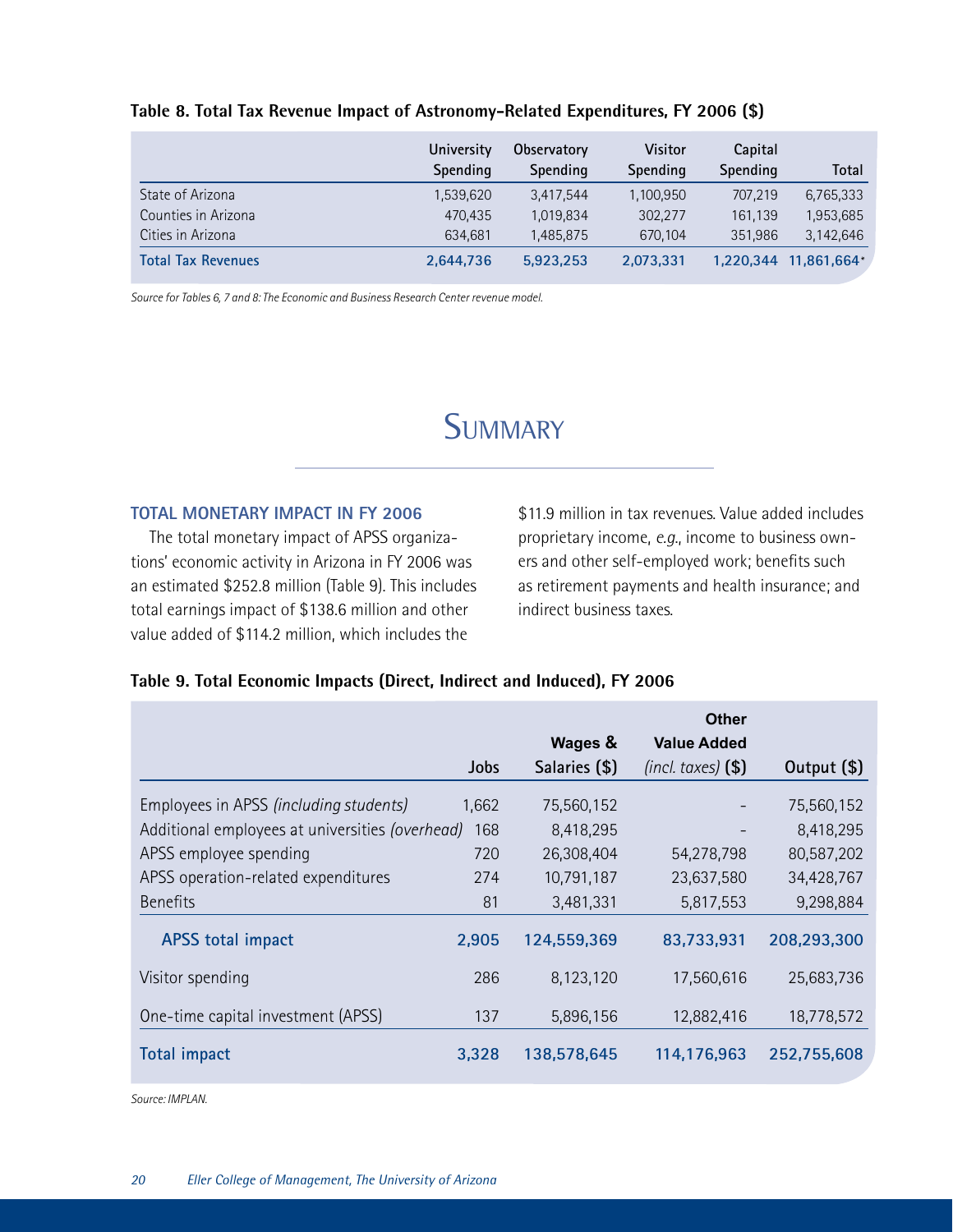#### **LINKAGES WITH INDUSTRY**

Figure 3 portrays economic linkages between APSS organizations and industry sectors in the regional economy. It shows indirect output in various industry sectors as a result of direct expenditures for goods and services by APSS organizations (including capital investment). Practically, every industry sector has been affected, with the largest economic benefit accruing to professional, scientific and technical services (\$10.8 million), followed by trade (combined wholesale and retail, \$8.6 million), manufacturing

(\$6.0 million), construction sector (\$4.9 million), and administrative, support and waste management services (\$3.7 million). Other sectors benefit as well, such as transportation and utilities (\$2.6 million), finance, insurance and real estate services (\$2.3 million), information services (\$1.6 million), and repair and maintenance (\$0.9 million). The remaining \$1.3 million is spread over other sectors, such as accommodation and food services, and government services.



#### **Figure 3. Linkages with Industry**

*Source: IMPLAN I-O for Arizona. Inter-industry impacts measure the direct and indirect interaction of the Astronomy, Planetary and Space Sciences organizations with other industries as well as interaction among industries. "Other" includes: food and accommodation, government, art and entertainment, education, health, agriculture and mining industries.*

accommodation, government, art and entertainment, education, health, agriculture and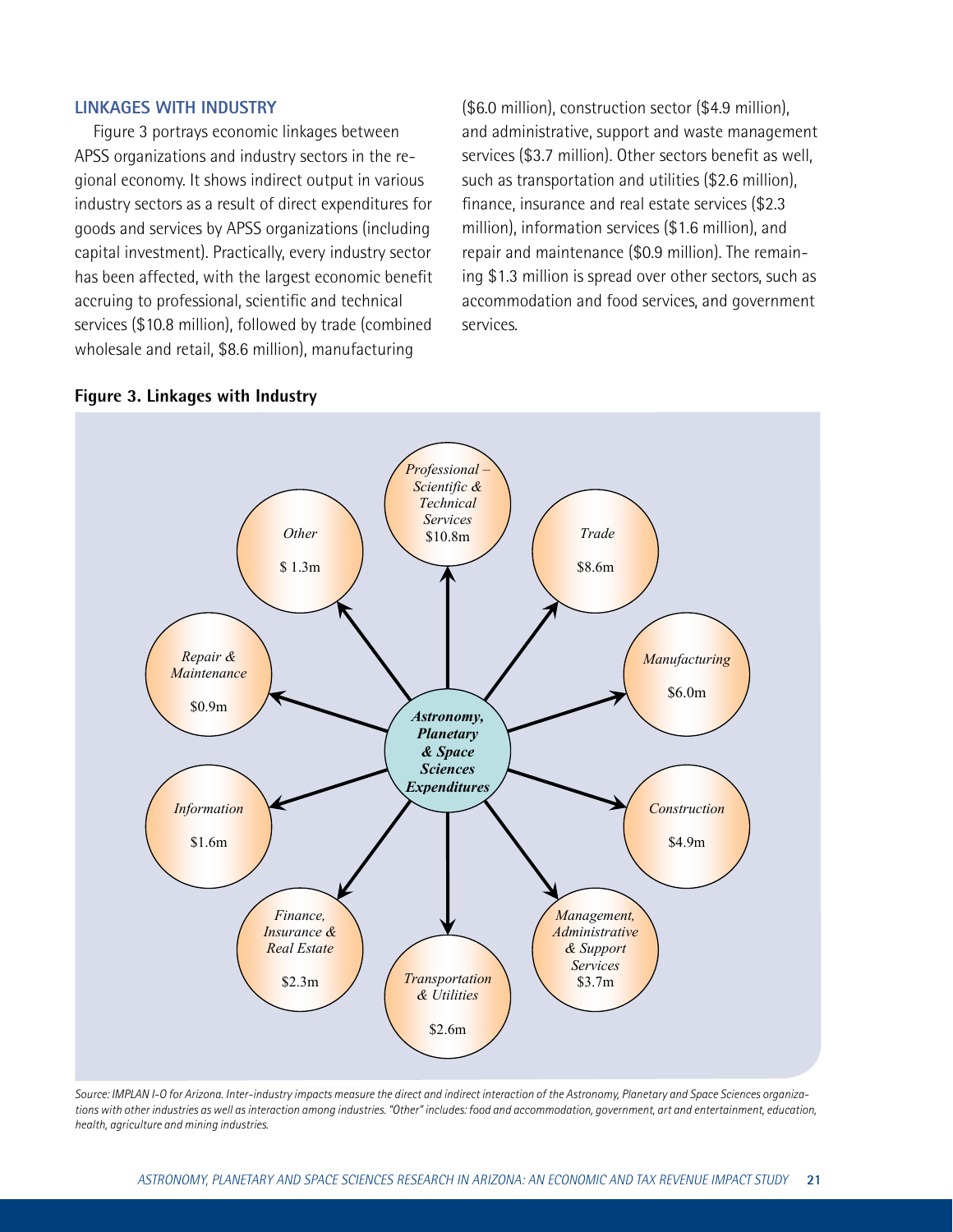



*Employment impact includes jobs generated by APSS organizations' employee and visitors' spending and spending by employees in affected businesses (indirect wages). Direct employment in APSS organizations is excluded. The category "other" includes education services, publishing, postal services, government, agriculture and mining.*

### **EMPLOYMENT IMPACT BY SECTOR**

Figure 4 shows employment impact by industry and postal services, government, as we sector associated with the economic activity of APSS organizations, including visitor impact, but excluding direct employment in APSS organizations. As reported above, close to 1,500 jobs in FY 2006 were generated outside APSS organizations. The distribution of these jobs by industry sector reflects a significant contribution of APSS payroll being spent locally as well as the impact of visitors' spending. Of all indirect and induced jobs, 17.3 percent were generated in trade (retail trade and wholesale), another 14.5 percent in professional and business services, 14.1 percent in health services, and 13.6 percent in food services and drinking places. These four industries accounted for close to 60 percent of all indirect and induced jobs. Other jobs were generated in personal services (7.3 percent), finance, insurance and real estate (7.0 percent), accommodation industry (5.2 percent), transportation and utilities (4.6 percent), arts and entertainment (4.0 percent), construction (3.6 percent), and manufacturing (3.1 percent). The remaining 5.9 percent jobs

MPLOYMENT IMPACT BY SECTOR were in other services such as education, publishing, postal services, government, as well as agriculture and mining.

## **APSS MULTIPLIERS FOR FY 2006**

Composite multipliers reflect the ripple effect of the economic activity associated with the APSS organizations, including purchases made by those organizations, spending by employees, visitor spending, and 2006 construction activity. The composite job multiplier is 1.6, which means that for every 10 direct jobs in the APSS organizations, another 6 jobs are generated in the Arizona economy. For every dollar of direct wages and salaries, another 50 cents in earnings are generated throughout the economy (wage and salary multiplier of 1.5). When tax revenues and other value are added, an additional \$1.30 dollars in sales is created by every dollar of direct expenditures (output multiplier of 2.3).<sup>8</sup>

<sup>8</sup> Reported multipliers are calculated by dividing the total impact (bottom row in Table 9) by APSS direct impact (fifth row in Table 3).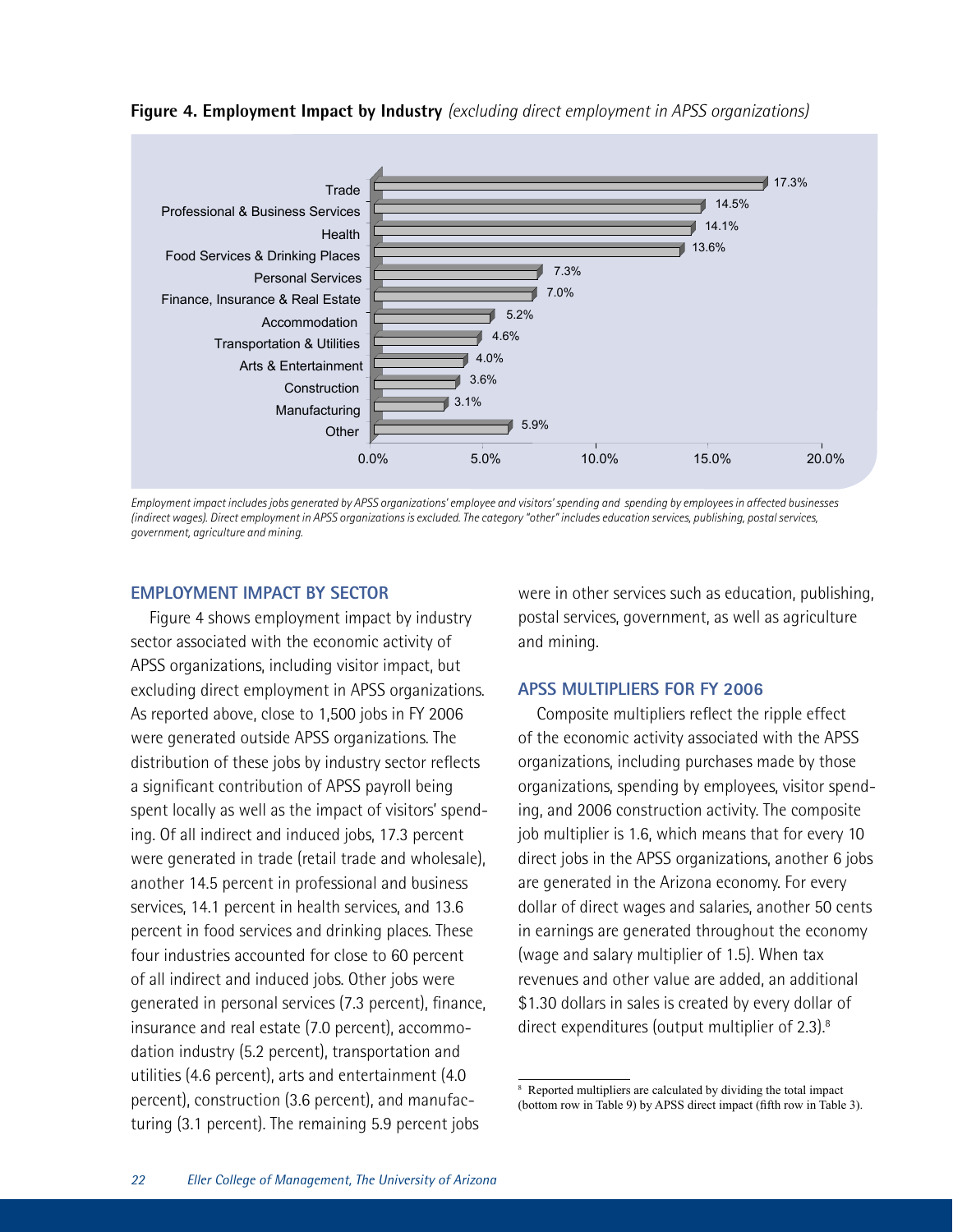# CONCLUSIONS AND LIMITATIONS OF THE STUDY

S mentioned in the introduction, this is the<br>first study conducted to assess the economic<br>impact of the astronomy, planetary and<br>space sejances research on the economy of Arizona first study conducted to assess the economic impact of the astronomy, planetary and space sciences research on the economy of Arizona.

Impacts of university departments and research centers have been regularly included in the overall impacts of the three Arizona universities, but they were merged with economic activities of other departments and programs.

Certain observatories provide selected information on their websites about their economic activity, such as the number of scientists and students, visitors, cost of telescopes, or even estimates of total monetary contribution to the local area.

Other states with comparable importance of astronomy, planetary and space sciences research are Hawaii and New Mexico. The University of Hawaii Institute for Astronomy conducted a study of APSS impact on the state's economy in 2001 and, since then, provides annual updates.<sup>9</sup>

However, without the accessibility to full reports and detailed methodology, any comparison becomes meaningless. As noted in many economic impact studies, only if exactly the same analytic methodology is used, can estimated values from different reports be compared (ARA Group 1999).

While this study is the first one to present the most comprehensive assessment of the economic activity of Arizona's astronomy, planetary and space sciences research, the scope of the study was limited to "measurable" impacts. This study only traces money associated with APSS organizations in Arizona and visitors to those organizations.

An important segment of APSS-related activity in the state is not measured, specifically manufacturers and other industries that are the result of APSS activity in the state. This study measures the impact

on the private sector only if APSS organizations purchase goods or services from them or if employees make purchases from them. But there are many more private sector impacts associated with astronomy, planetary and space sciences research. In some instances, entire economic sectors, *e.g.*, the optics industry, are the direct result of the strong presence of APSS organizations in Arizona. In other instances, parts of certain Arizona industries, such as missiles, electronics and computers, scientific instruments, engineering services, and robotics have close connections to astronomy, planetary and space sciences. Sometimes the connections are due to graduates in these scientific fields working in the private sector. Skills learned in these sciences are surprisingly transferable to the private sector.<sup>10</sup> Sometimes the relationships involve APSS scientists working with private sector companies.

In addition, this study does not capture all the broad benefits that the APSS organizations bring to the state of Arizona. For many years, these organizations have increased the visibility of the state to the rest of the country and the world. It is not possible to place a monetary value on the role APSS has played in helping to establish Arizona as a center of research and technology.

Nor can this study measure the economic impact or benefits that are derived from innovations and inventions associated with APSS organizations. And certainly this study cannot put a value on the new knowledge about the world and universe that these organizations are creating.

Astronomy, planetary and space sciences research has been an important economic cluster in Arizona for decades. This is the first study that attempts to assess the state-wide economic impact of these

<sup>9</sup> Kudritzki, Rolf-Peter and Bob Joseph. 2003. Update to 2001 Self-Study report. (http://www.ifa.hawaii.edu/publications/self-study/Self-Study Update-Oct03.pdf) on 5/13/2007.

<sup>10</sup> ARA Group. 1999. A Division of KPMG Consulting LP. Estimation of the Economic Impacts of Canadian Astronomy. Report prepared for the National Research Council. Accessed at http://www.casca.ca/lrp/ vol2/economic/Economic.htm on 2/6/2006.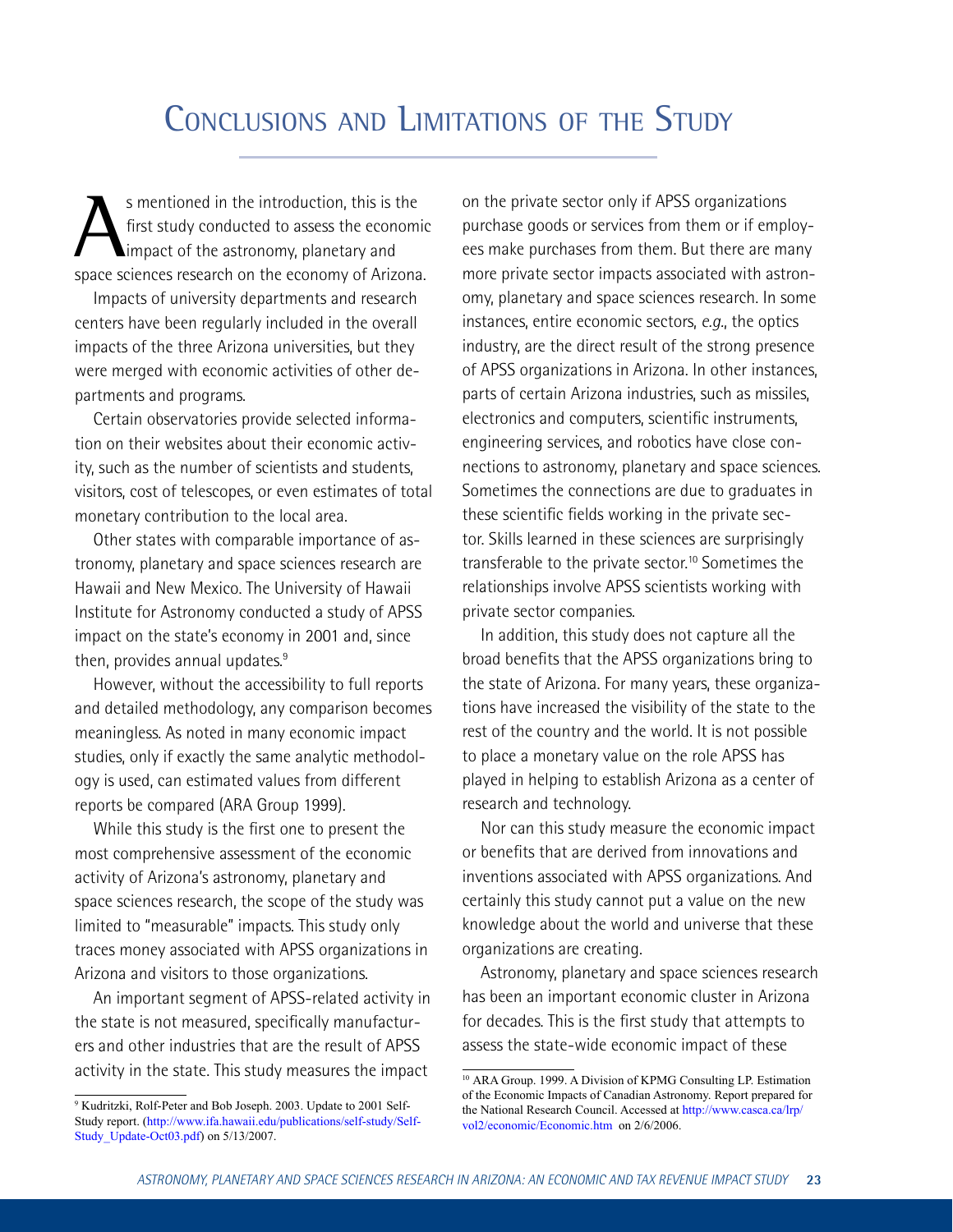organizations. Despite the limitations and narrow focus of this study, the measured economic impacts are substantial, with astronomy, planetary and space sciences research activities directly or indirectly contributing over 3,300 jobs to the Arizona economy, \$138.6 million in earnings, and \$114.2 million in other value added, including \$11.9 million in taxes. Combined, astronomy, planetary and space sciences research contributes over a quarter of a billion dollars in output (sales) to the local community.